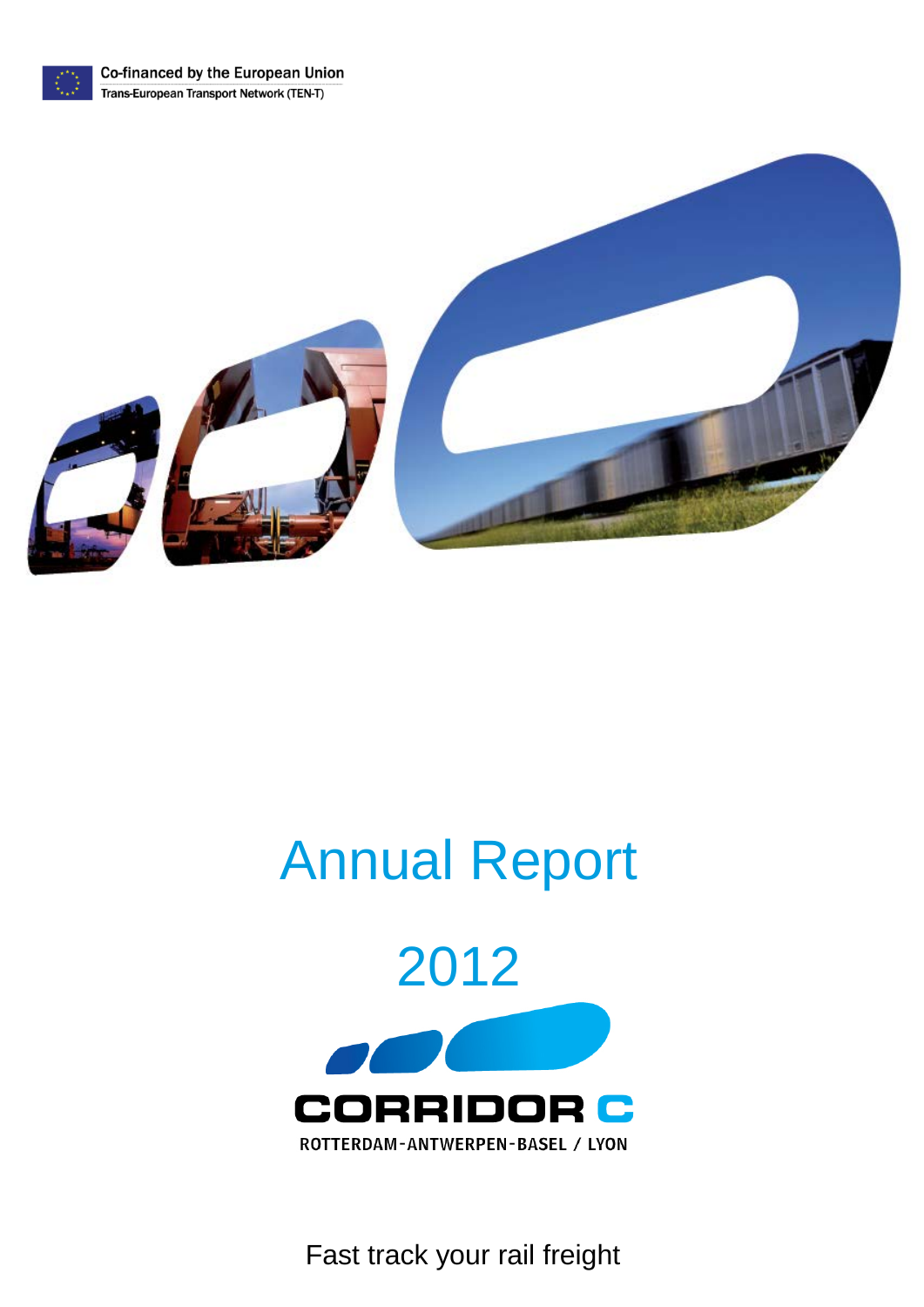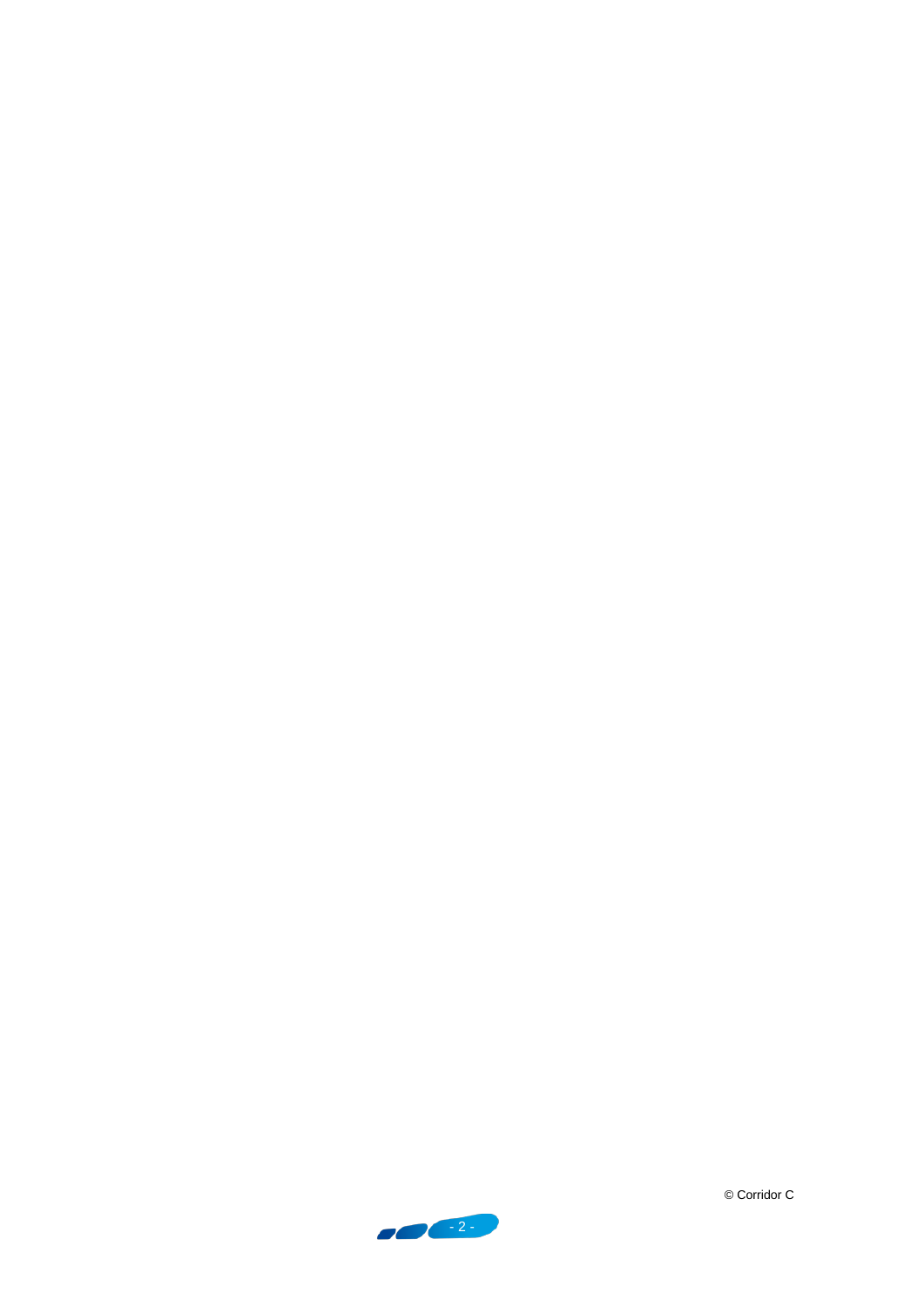## **Contents**

| 1                       |                     |  |  |  |  |
|-------------------------|---------------------|--|--|--|--|
| $\mathbf 2$             |                     |  |  |  |  |
|                         | 2.1                 |  |  |  |  |
|                         |                     |  |  |  |  |
|                         | 2.2.1               |  |  |  |  |
|                         | 2.2.2               |  |  |  |  |
| $\overline{\mathbf{3}}$ |                     |  |  |  |  |
|                         | 3.1                 |  |  |  |  |
|                         |                     |  |  |  |  |
|                         | 3.2.1               |  |  |  |  |
|                         | 3.2.2               |  |  |  |  |
|                         | 3.2.3               |  |  |  |  |
|                         | 3.2.4               |  |  |  |  |
|                         |                     |  |  |  |  |
|                         | 3.3.1               |  |  |  |  |
|                         | 3.3.2               |  |  |  |  |
|                         | 3.3.3               |  |  |  |  |
|                         | 3.3.4               |  |  |  |  |
|                         | 3.3.5               |  |  |  |  |
|                         | 3.3.6               |  |  |  |  |
|                         | 3.4.1               |  |  |  |  |
|                         | 3.4.2               |  |  |  |  |
|                         | 3.4.3               |  |  |  |  |
|                         |                     |  |  |  |  |
| 4                       |                     |  |  |  |  |
|                         | 4.1                 |  |  |  |  |
|                         | 4.2                 |  |  |  |  |
|                         | 4.3                 |  |  |  |  |
|                         | 4.4                 |  |  |  |  |
|                         | 4.5                 |  |  |  |  |
|                         | 4.6                 |  |  |  |  |
|                         | 4.7<br>4.8          |  |  |  |  |
|                         | 4.9                 |  |  |  |  |
|                         |                     |  |  |  |  |
| 5                       |                     |  |  |  |  |
|                         | 5.1                 |  |  |  |  |
|                         | 5.2<br>Punctuality. |  |  |  |  |
|                         |                     |  |  |  |  |
|                         | 5.3.1               |  |  |  |  |
|                         | 5.3.2               |  |  |  |  |
|                         | 5.3.3               |  |  |  |  |
|                         | 5.3.4               |  |  |  |  |
| 6                       |                     |  |  |  |  |
|                         | 6.1                 |  |  |  |  |
|                         | 6.2                 |  |  |  |  |
|                         | 6.3                 |  |  |  |  |
|                         | 6.4                 |  |  |  |  |
|                         | 6.5                 |  |  |  |  |
| 7                       |                     |  |  |  |  |
| 8                       |                     |  |  |  |  |
|                         |                     |  |  |  |  |
| 9                       |                     |  |  |  |  |

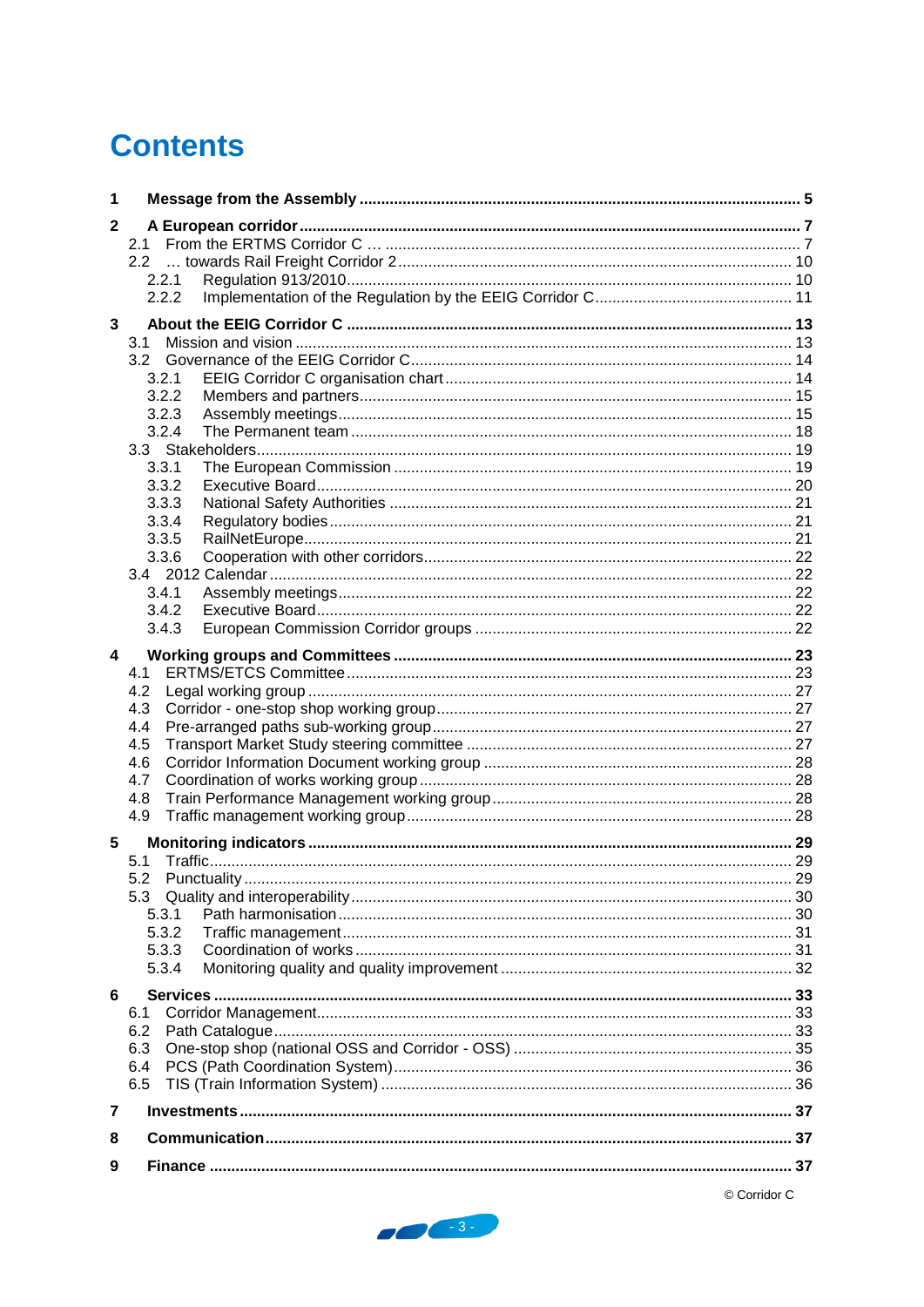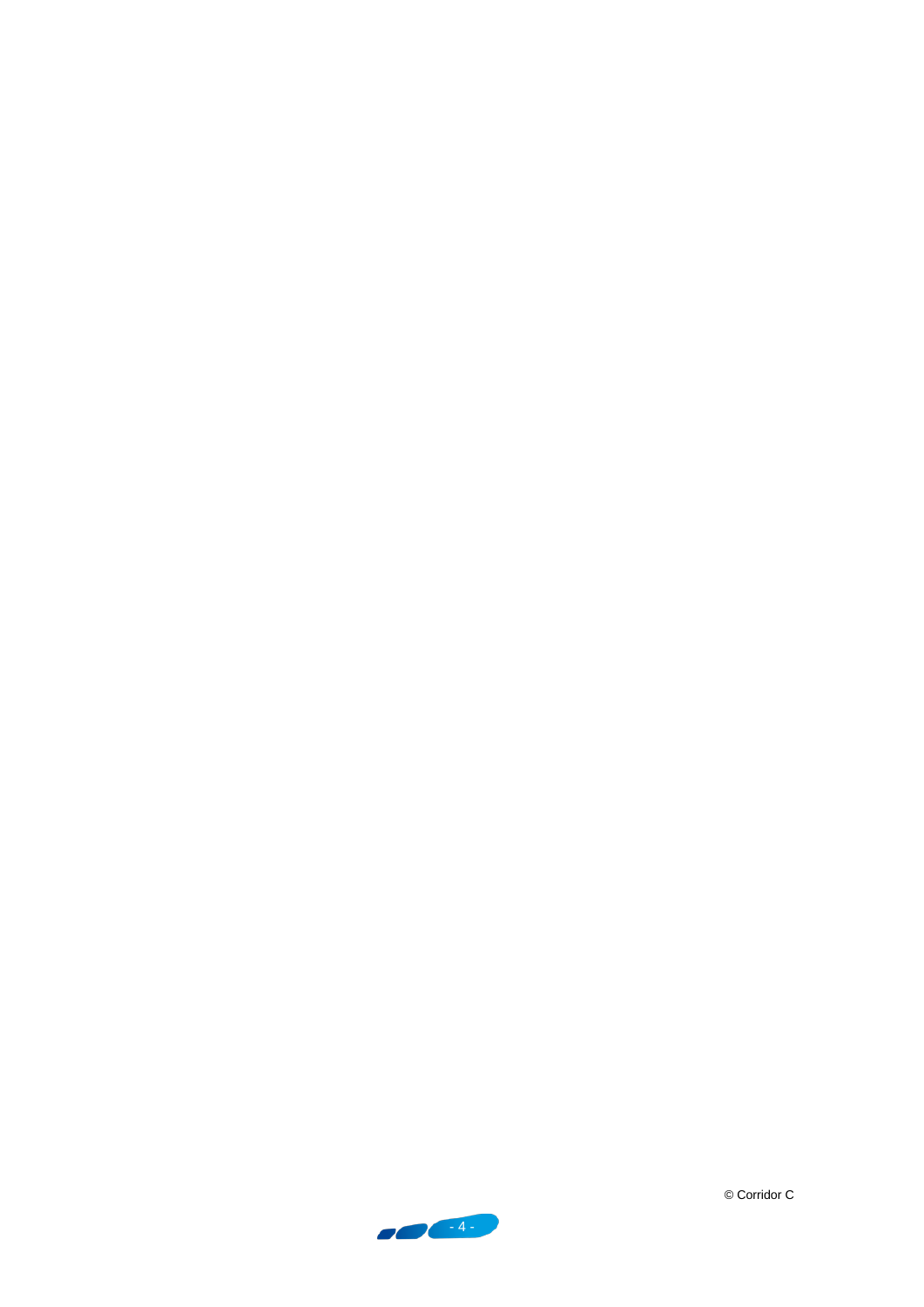

#### <span id="page-4-0"></span>**1 Message from the Assembly**

The European Economic Interest Grouping (EEIG) Corridor C was created on 16 March 2007 and has celebrated its fifth anniversary in 2012. Considerable work has been achieved up until now leading to the increasing efficiency of the corridor.

I would like to start by thanking everyone who has contributed to the creation and development of this major ambitious European project and first of all Mr François Jaeger, President of the EEIG Corridor C from its creation until August 2012. His visionary spirit helped the corridor develop in a way which suits its needs today.

I also thank our customers, the railway undertakings, for the good cooperation we have had with them up to now. This will lead to an efficient network close to market needs. My thanks also go to terminal owners and managers with whom our fruitful dialogue will enable even better interconnection between the corridor and terminals, which is so important to maximise the attractiveness of rail transport.

The implication of the Executive Board in the development of the corridor has been a key element for the successful results we have achieved again this year, and the members who compose it have all my gratitude.

Last but not least, I would like to thank the high commitment of infrastructure managers and allocation bodies that form the Management Board of the corridor. Its best proof is the setting-up of six new working groups in 2012.

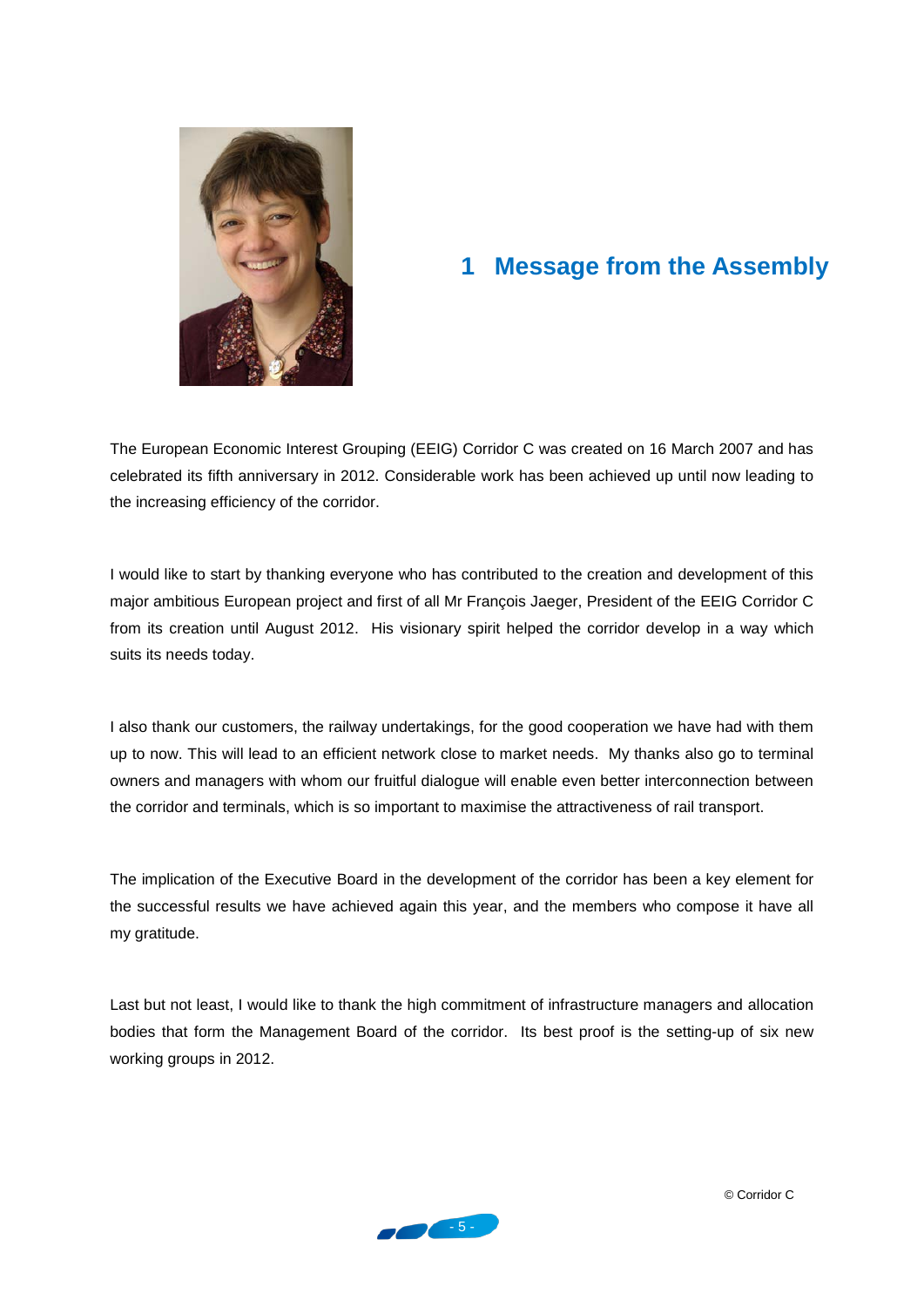2012 is a turning point between Corridor C and Rail Freight Corridor 2. It is a year where we have continued the missions we were entrusted with – improvement of interoperability and quality of service – and have paved the way for the successful establishment of Rail Freight Corridor 2 according to Regulation 913/2010.

Many achievements were accomplished in 2012. The railway undertaking and terminal advisory groups, which form part of the governance of Rail Freight Corridor 2, were set up; the investment plan and transport market study were launched and the principles of the Corridor - one-stop shop, priority rules and capacity allocation defined.

All these accomplishments have contributed to increase the efficiency of the corridor, but some challenges still have to be taken up. Even though the opening of the rail freight market has led to better cooperation between national networks and has therefore reduced obstacles for the development of international freight traffic, too many barriers for the crossing of borders still exist.

The ambitious aim of the corridor is to enable rail freight transport to be more competitive and win market shares from road transport. I am convinced that rail freight traffic will grow if we develop international freight traffic because it is mainly on medium and long distances that its competitiveness is more relevant in comparison to road. So let's continue to work together in order to achieve this goal.

Brussels, 19 March 2013

On behalf of the EEIG Corridor C Assembly,

Ann BILLIAU

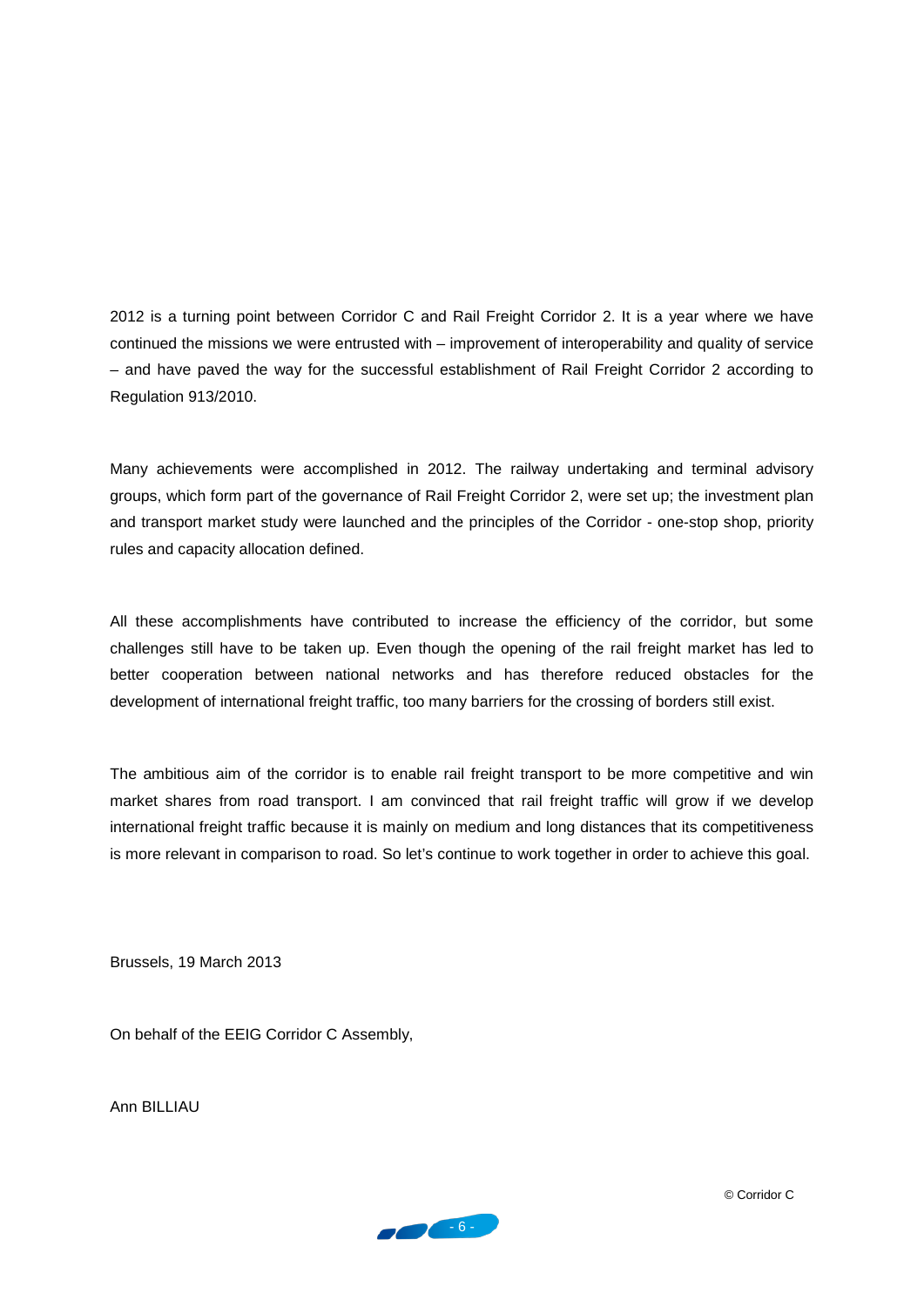## <span id="page-6-0"></span>**2 A European corridor**

#### <span id="page-6-1"></span>**2.1 From the ERTMS Corridor C …**

Corridor C is a freight-oriented route connecting the Netherlands, Belgium, the Grand Duchy of Luxembourg, France and Switzerland. The corridor links the two main European ports (Rotterdam and Antwerp) passing through major industrial areas until reaching Lyon and Basel as gateways to Southern Europe (Switzerland, South of France, Spain and Italy).

The Corridor in a few words:

- links Rotterdam and Antwerp to Lyon and Basel;
- is some 2,350 km long;
- connects the Netherlands (100 km), Belgium (620 km), France (1,550 km), the Grand Duchy of Luxembourg (70 km) and Switzerland (8 km);
- is fast, efficient, reliable and punctual;
- falls within the framework of sustainable development;
- improves interoperability thanks to uniform signalling (ERTMS).

The progressive introduction of ERTMS (European Rail Traffic Management System) will enable the gradual replacement of the five signalling systems currently co-existing on the corridor, thus contributing to the increase of rail freight traffic as well as the development of the speed and reliability of rail traffic.

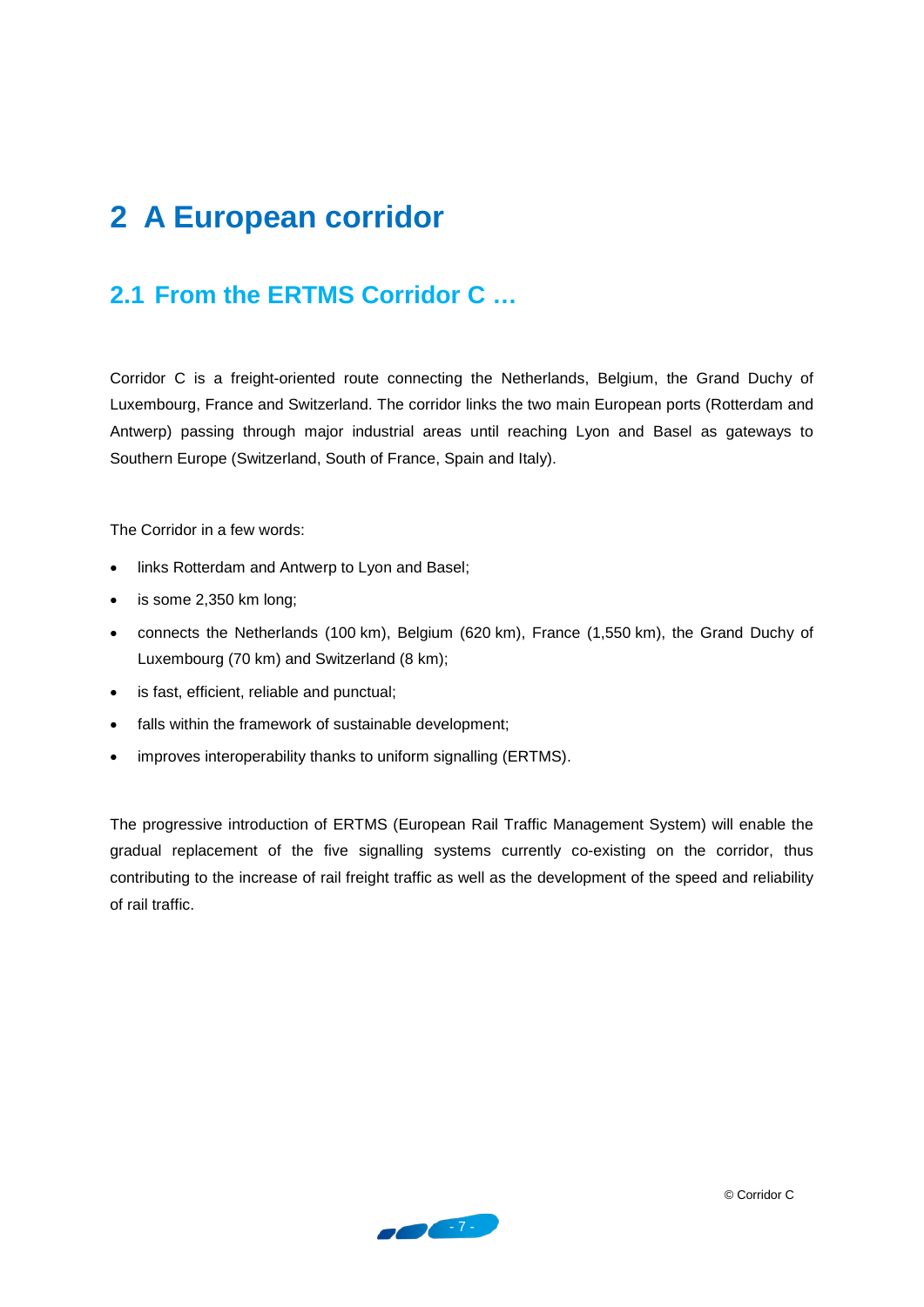The summary chart shows the corridor's routes.



The section between Kijfhoek – Maasvlakte is shared by Corridor C and A but remains under the leadership of Corridor A

© Corridor C

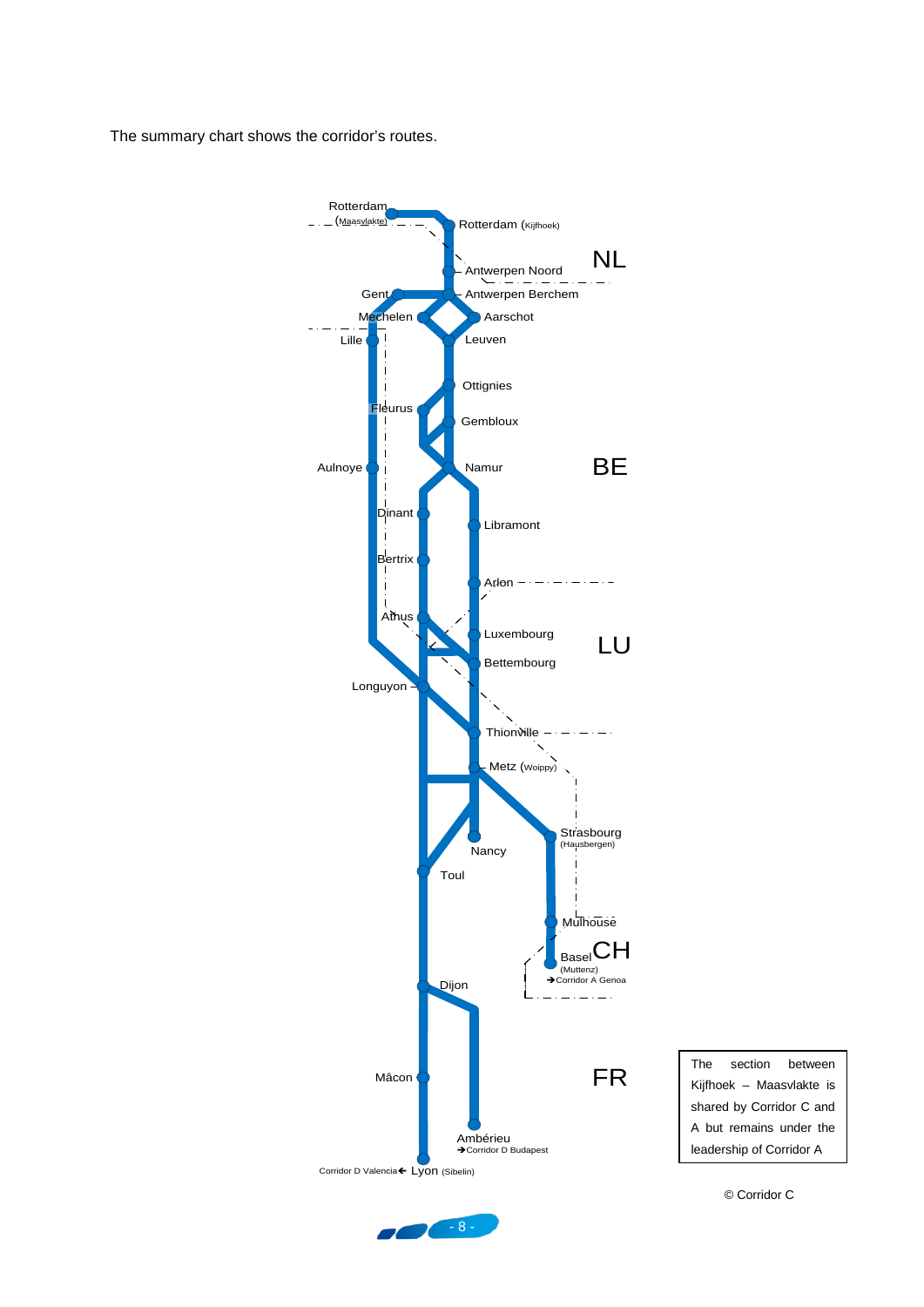



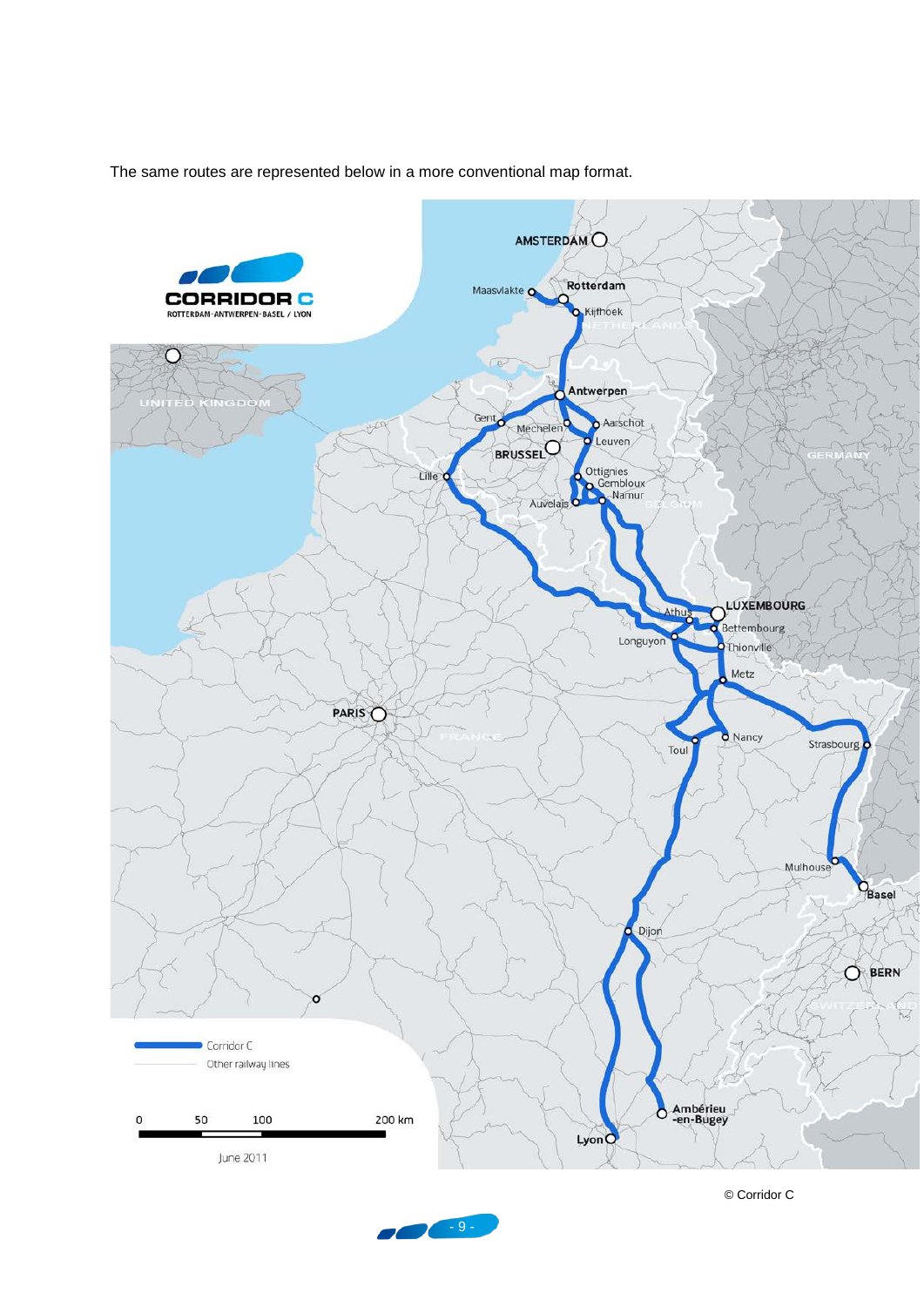#### <span id="page-9-0"></span>**2.2 … towards Rail Freight Corridor 2**

#### <span id="page-9-1"></span>**2.2.1 Regulation 913/2010**

The European Commission wants to promote rail freight transport and increase its modal share, hence promoting the transfer from road to rail. This modal share offers significant socio-economic and environmental benefits and will actively contribute to the vision foreseen in the 2011 EC White Paper "Roadmap to a Single Transport Area – Towards a competitive and resource efficient transport system".

On 20 October 2010, Regulation (EU) 913/2010 of 22 September concerning a European rail network for competitive freight was published in the Official Journal of the EU and entered into force on 9 November 2010.

The purpose of the Regulation is to create a European rail network composed of international freight corridors with a high level of performance. It addresses topics such as governance, investment planning, capacity allocation, traffic management and quality of service and creates the concept of Corridor - one-stop shop.

In the Annex of the Regulation, nine initial corridors were defined, including Rail Freight Corridor 2 (Rotterdam – Antwerp – Luxembourg – Metz – Dijon – Lyon / Basel). This Corridor corresponds to the ERTMS Corridor C extended to Rotterdam, following the Rotterdam Declaration of 14 June 2010. Six of these nine initial corridors, including Rail Freight Corridor 2, should be operational by 10 November 2013; the remaining three by 10 November 2015.

The Regulation requires a governance structure on two levels, which is similar to the one already in place for the ERTMS corridors: an Executive Board, composed of representatives of the Ministries of Transport, and a Management Board, composed of representatives of the infrastructure managers and allocation bodies. New is the creation of two advisory groups: one consisting of representatives of terminal owners and managers, the other consisting of representatives of railway undertakings.

The corridors should designate or set-up a Corridor - one-stop shop (C-OSS) for allocating certain types of capacity (pre-arranged paths and reserve capacity). Applicants can request capacity even if they are not railway undertakings.

An implementation plan has to be drawn up including, among other things, a description of the characteristics of the corridor, a summary of the transport market study, an investment plan and the list of objectives set by the corridor in terms of quality of service and capacity. Therefore increased cooperation as regards capacity allocation and traffic management between infrastructure managers and allocation bodies across the Corridor is necessary.

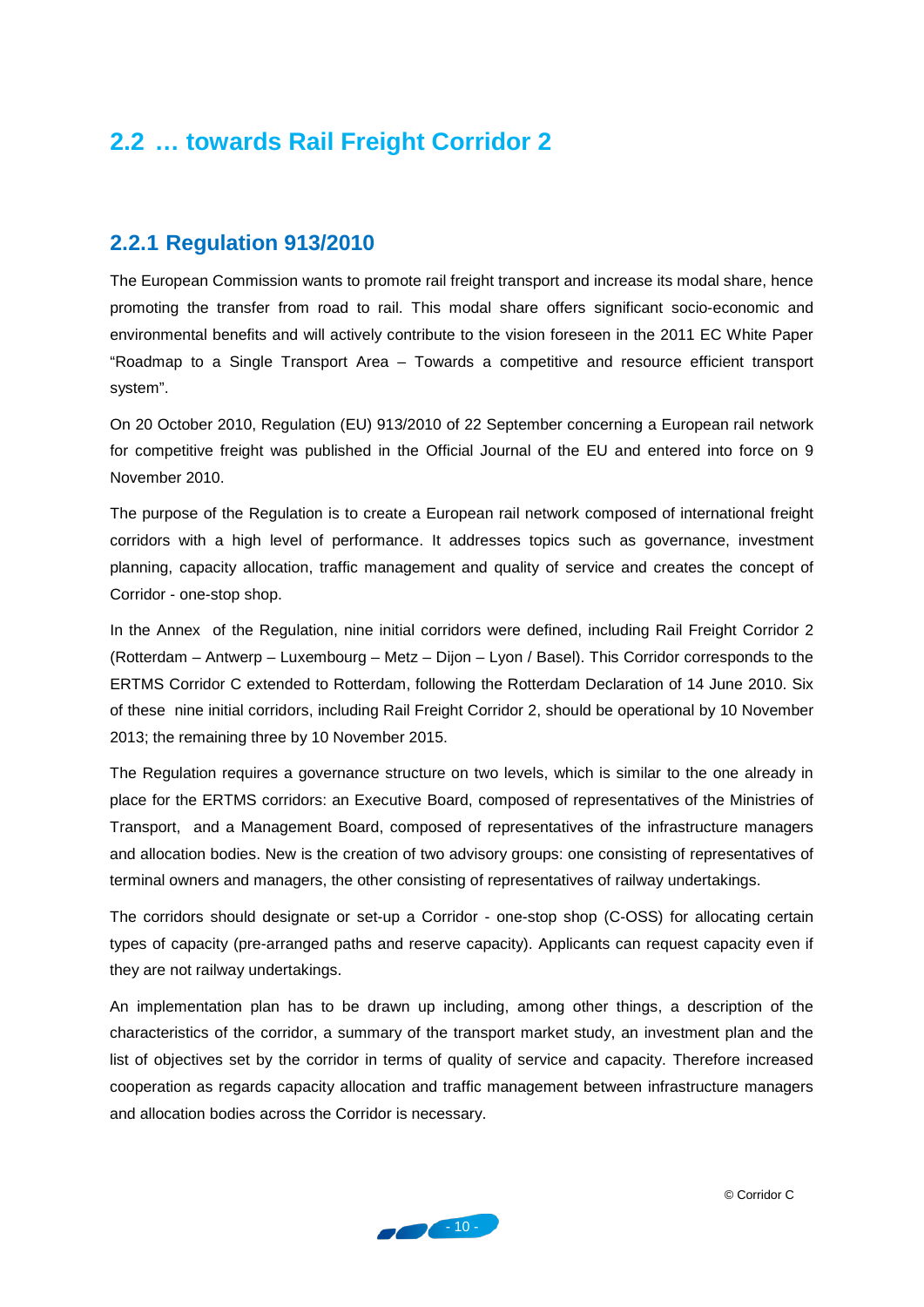#### <span id="page-10-0"></span>**2.2.2 Implementation of the Regulation by the EEIG Corridor C**

The implementation of the European Regulation on competitive freight and the resulting organisational and operational changes within Corridor C represented one of the major challenges for the Corridor in 2012.



#### **Transport Market Study**

According to the Regulation, the Transport Market Study has to define the changes in the traffic on the corridor, covering the different types of traffic, freight and passenger, once the Corridor is established. The study also has to review, where necessary, the socio-economic costs and benefits stemming from the establishment of the Corridor.

The study will assess expected changes in volume, composition, modal split and routing of future transport flows that may result as a consequence of the development of the Corridor.

The study will also assess customer needs. It will present the main market elements of the Corridor and will contribute to defining the setting-up of objectives, the selection of the Corridor routes, the investment plan and the characteristics of pre-arranged paths.

The study was launched in May 2012 and will be finalised during the second quarter of 2013. Its first intermediary report was finalised in December 2012 and describes the Corridor infrastructure and assesses the current market situation.



In 2012, the main principles of the Corridor - one-stop shop (C-OSS) were defined: it was decided that the C-OSS would be a dedicated structure, integrated into the Permanent team, and therefore located in Brussels.

We have started to define the procedures to be applied by the C-OSS and have decided in 2012 upon the following rules:

- pre-arranged paths which have not been requested 8 months before timetable change (X) will not necessarily be transferred to the infrastructure managers and allocation bodies at X-7.5;
- non-booked paths will be returned to the infrastructure manager/allocation bodies 21 days before the train run (Regulation 913/2010 fixes a time limit of 60 days).

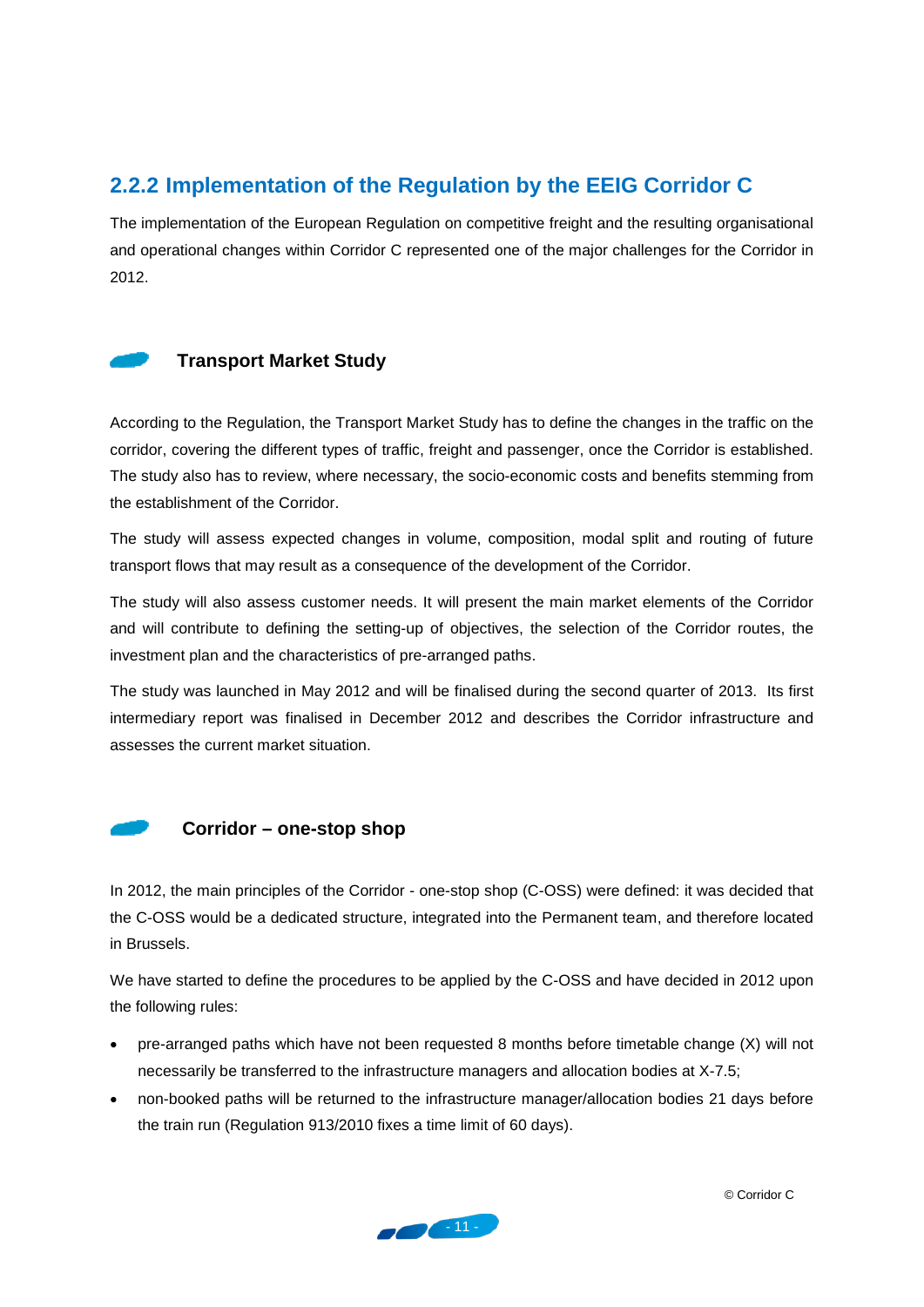The allocation priority rules described in the RailNetEurope guidelines were integrated in the Framework for capacity allocation. This Framework took the form of a decision of the Executive Boards of Corridors 1 and 2. It was signed on 20 December 2012 by the Transport Ministers of the countries involved and published in the Official Journal of the European Commission (OJ C 65, 6.3.2013). It defines the main principles for the offer and allocation of pre-arranged paths and reserve capacity by the C-OSS.

#### **Investment plan**

Work on the investment plan was launched in 2012. Its structure is now defined; the main data of almost hundred investment projects were collected, enabling inter alia the identification of the main bottleneck removal projects.

It was decided to focus on investments which will be implemented within the next ten years.

These investments are split according to the following categories: renewal of tracks / signalling system, electrification, construction of sidings / passing tracks / extra tracks, adjustment of gauge, track / signalling enhancement, level crossings and others.



#### **Advisory groups**

The Advisory group for railway undertakings and the Advisory group for terminals, which are part of the governance structure of the Corridor, were created in 2012.

The kick-off meeting of these Advisory groups took place in Brussels on 27 June 2012. Forty people represented seven terminals, four railway undertakings and two railway sector organisations. It was an honour to welcome also two high level representatives, Messrs Jean-Eric Paquet (Director, European mobility network, DG MOVE) and Marc Roman (President of the Board of Directors a.i. of the Belgium Federal Public Service Mobility & Transport and President of the Executive Board of the Corridor).

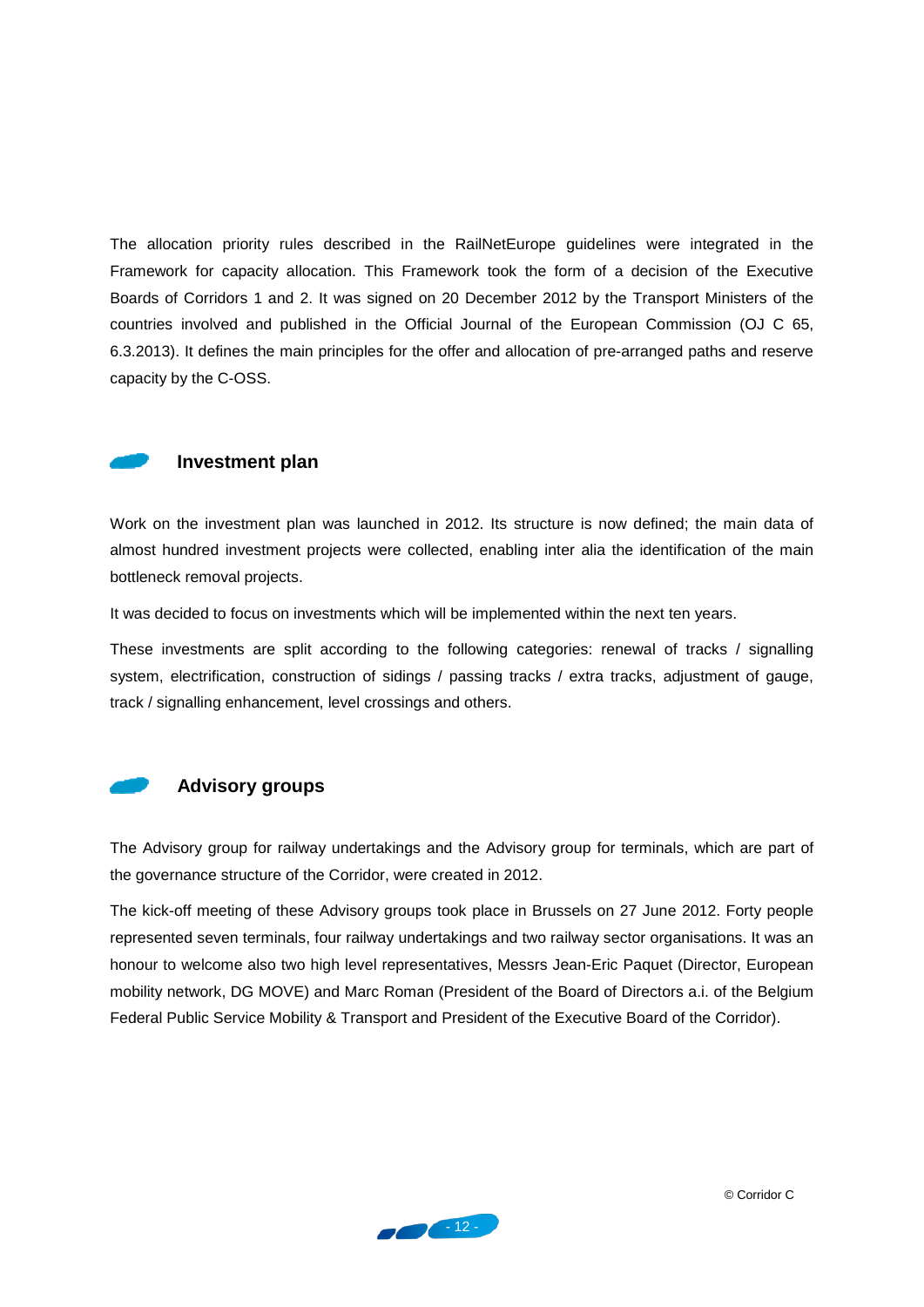### <span id="page-12-0"></span>**3 About the EEIG Corridor C**

#### <span id="page-12-1"></span>**3.1 Mission and vision**

**Mission:** The EEIG Corridor C is a European Economic Interest Grouping whose mission is to improve the efficiency of rail freight transport on the corridor by promoting measures to develop rail freight.

Specifically, the EEIG has the following missions:

- to improve interoperability, inter alia by the deployment of ERTMS on the Corridor;
- to improve quality of service on the Corridor;
- to coordinate and monitor applications for financial support relating to the Corridor;
- to coordinate the Corridor approach and action plan with those of other interconnected corridors;
- to check and evaluate the results obtained, with a view to developing new action procedures intended to progressively improve the quality offered.

Since the entry into force of Regulation 913/2010 on 9 November 2010, the Corridor has carried out a number of tasks in order to prepare its implementation, pending the formal constitution of the Rail Freight Corridor 2 Management Board as described in the Regulation. These tasks include in particular:

- the steering of a Transport Market Study;
- the definition of the Corridor one-stop shop;
- the creation of the two Advisory groups;
- the coordination of infrastructure works;
- the preparation of the Corridor Information Document;
- the coordination of rules for traffic management in case of disturbances;
- the preparation of an investment plan.

Rail Freight Corridor 2 shall be established no later than 10 November 2013.

**Vision:** our vision is to make rail freight transport progressively safer, more reliable, more accessible and faster.

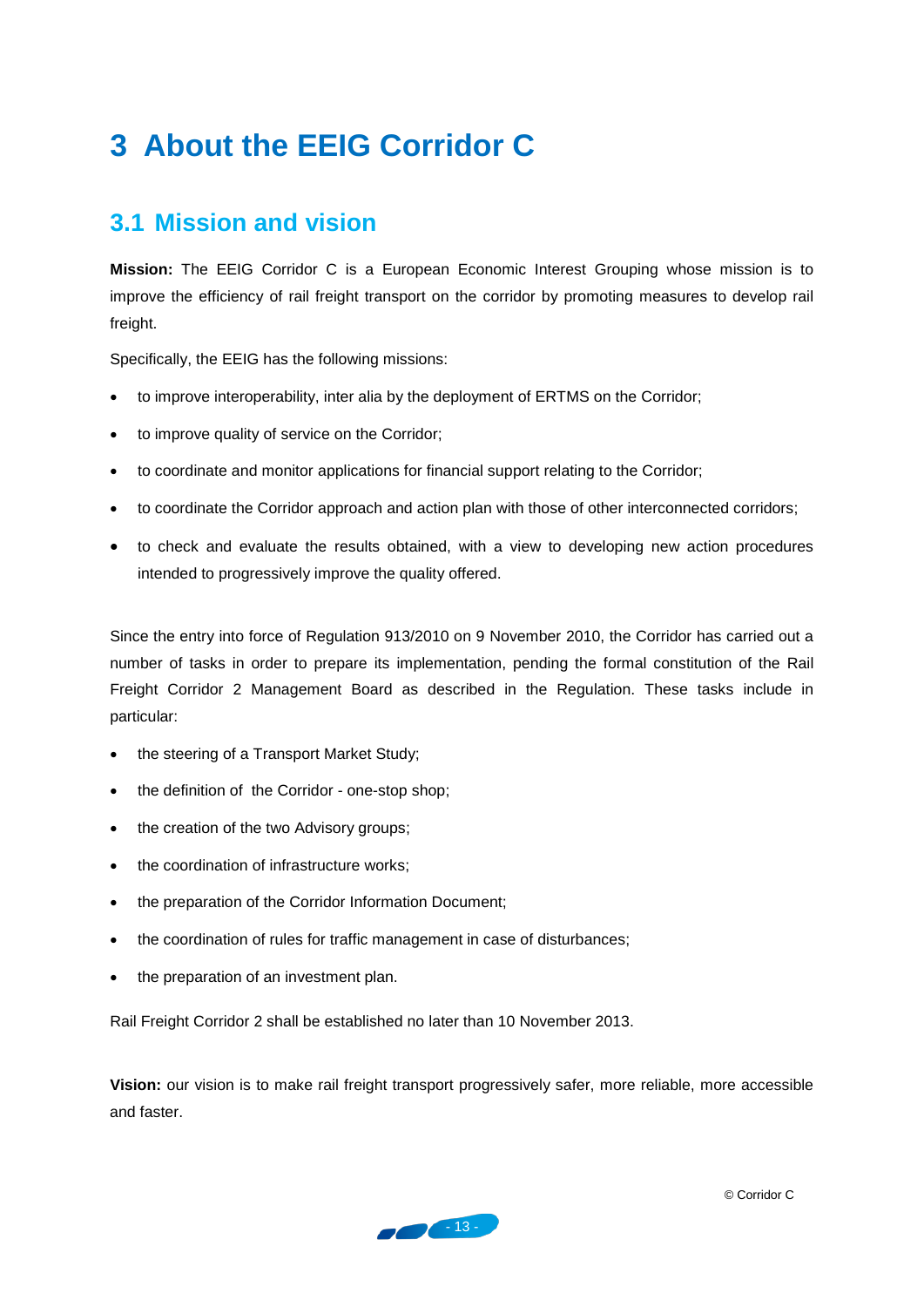### <span id="page-13-0"></span>**3.2 Governance of the EEIG Corridor C**

### <span id="page-13-1"></span>**3.2.1 EEIG Corridor C organisation chart**

**Executive Board**

|                                                            | <b>Railway</b><br>undertaking<br><b>Advisory</b><br><b>Group</b>                                                     |                                                                             |               |                                             |
|------------------------------------------------------------|----------------------------------------------------------------------------------------------------------------------|-----------------------------------------------------------------------------|---------------|---------------------------------------------|
| members<br>ProRail<br>Infrabel<br><b>CFL</b><br><b>RFF</b> | representatives<br>Pieter Kraaiieveld<br>Luc Lallemand<br>Alex Kremer<br>Jacques Rapoport                            | stand in<br>Frik van der Linden<br>Ann Billiau<br>Daniel Thull<br>Luc Roger | Steering<br>ິ | <b>Terminal</b><br><b>Advisory</b><br>Group |
| partners<br><b>ACF</b><br>Trasse Schweiz<br><b>SBB</b>     | representatives<br>Marc Oestreicher<br>Thomas Isenmann<br>Philippe Gauderon<br><b>EEIG Corridor C Permanent Team</b> | stand in<br>Maurice Faramelli<br>Daniel Haltner<br>Roland Pfaffen           | ommittee      |                                             |
|                                                            |                                                                                                                      |                                                                             |               |                                             |

| <b>EEIG Corridor C Permanent Team</b>            |                     |  |
|--------------------------------------------------|---------------------|--|
| <b>Managing Director</b>                         | Paul Mazataud       |  |
| <b>Operations &amp; Investment Manager</b>       | Fric Guenther       |  |
| <b>Quality &amp; Capacity Manager</b>            | Thomas Vanbeveren   |  |
| Communication & Finance Manager, Advisory groups | Post vacant in 2012 |  |

|                                        |            | <b>Working Groups</b>            |            |                                        |                    |
|----------------------------------------|------------|----------------------------------|------------|----------------------------------------|--------------------|
| <b>WG C-OSS</b>                        |            | <b>Sub-WG Pre-Arranged Paths</b> |            | <b>Legal WG</b>                        |                    |
| leader                                 |            | leader                           |            | leader                                 |                    |
| Paul Mazataud                          | Corridor C | Thomas Vanbeveren                | Corridor C | Paul Mazataud<br>Daniel Thull          | Corridor C<br>CFI. |
| <b>NG Corridor Information Documen</b> |            | <b>WG Coordination of Works</b>  |            | <b>Train Performance Management WG</b> |                    |
| leader                                 |            | leader                           |            | leader                                 |                    |
| Thomas Vanbeveren                      | Corridor C | Fric Guenther                    | Corridor C | Thomas Vanbeveren                      | Corridor C         |
| <b>WG Traffic Management</b>           |            | <b>ERTMS Committee</b>           |            | <b>Steering Committee TMS</b>          |                    |
| leader                                 |            | leader                           |            | leader                                 |                    |
| Fric Guenther                          | Corridor C | Sylvain Mosmann                  | <b>RFF</b> | Fric Guenther                          | Corridor C         |

 $- 14 - 14 - 14$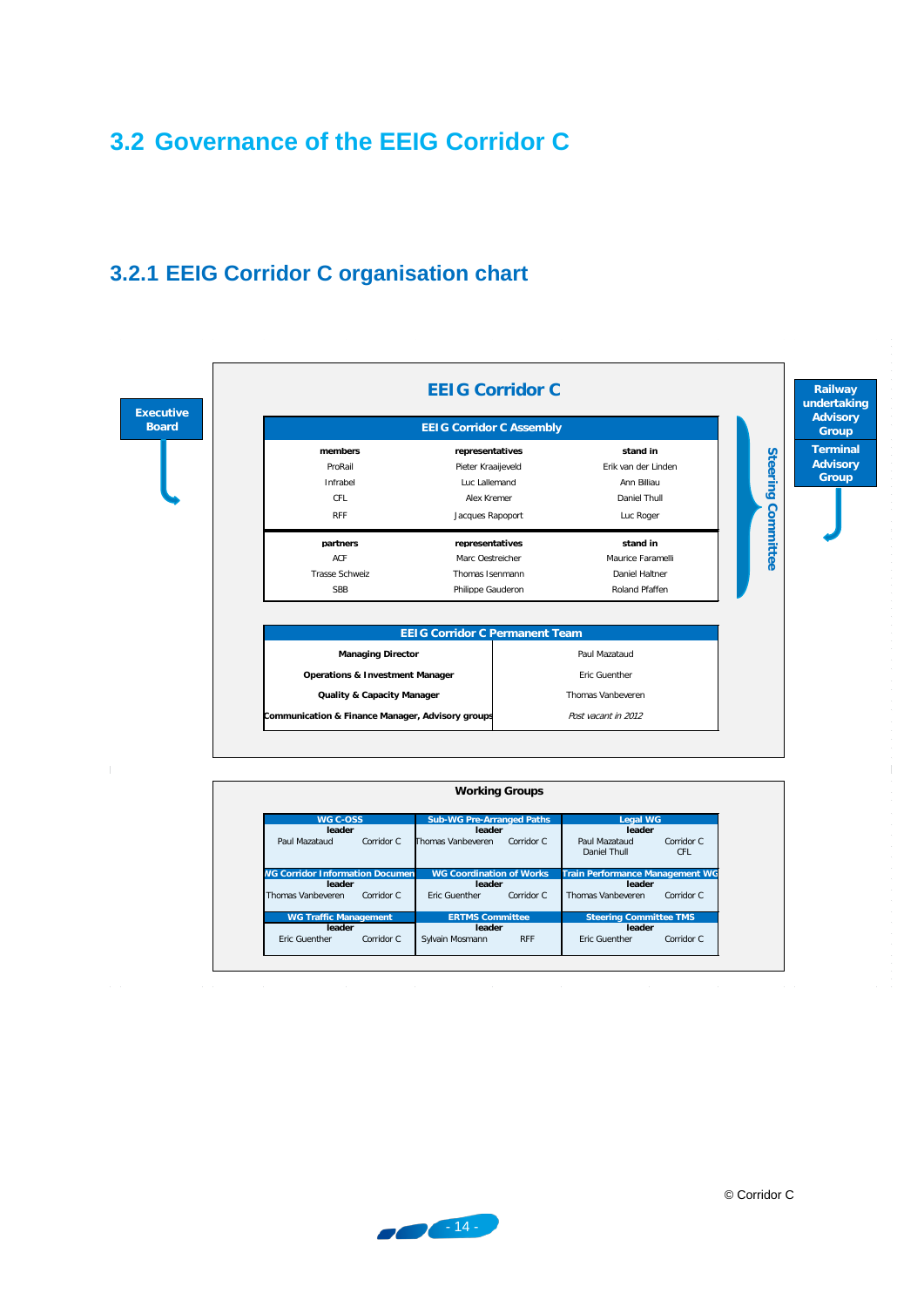#### <span id="page-14-0"></span>**3.2.2 Members and partners**

The EEIG Corridor C is composed of:

- **four members**: Réseau Ferré de France (RFF), Infrabel, Société Nationale des Chemins de Fer Luxembourgeois (CFL) and ProRail;
- **three partners**: Schweizerische Bundesbahnen (SBB), Trasse Schweiz (TS) and Administration des Chemins de Fer luxembourgeois (ACF).

#### <span id="page-14-1"></span>**3.2.3 Assembly meetings**

In 2012, the members of the Assembly entitled to vote were:

• the representative of the Luxembourg infrastructure manager : François Jaeger, Network Director of CFL until his retirement. He was replaced by Alex Kremer, General Director of CFL in September 2012.

Since September 2012, the stand-in member is Daniel Thull, Head of External relations at the Infrastructure management Department of CFL;

- the representative of the French infrastructure manager : Hubert du Mesnil, President of RFF, until 18 December 2012 and as of this date, Jacques Rapoport, President of RFF. The stand-in member was Jean-Philippe Chaix-Cames until May 2012 and as of this date, Luc Roger, Director of European and international affairs of RFF;
- the representative of the Belgian infrastructure manager : Luc Lallemand, Chief Executive Officer of Infrabel. The stand-in member is Ann Billiau, Director General of Network Access, Infrabel.
- the representative of the Dutch infrastructure manager : Pieter Kraaijeveld, Transport and Timetable Programming Director of ProRail. The stand-in member is Erik van der Linden, OSS and timetable Manager of ProRail.

The following persons also attend:

- the Managing Director of the EEIG Corridor C: Paul Mazataud;
- the representative of SBB: Philippe Gauderon, Head of SBB Infrastructure, with an advisory vote.

Roland Pfaffen, Chief of Customer & Products Management Assistance of SBB Infrastructure, stands-in;

• the representative of the allocation body in Switzerland : Thomas Isenmann, Managing Director of Trasse Schweiz, with an advisory vote.

Daniel Haltner, Head of Path Capacity of Trasse Schweiz, stands-in;

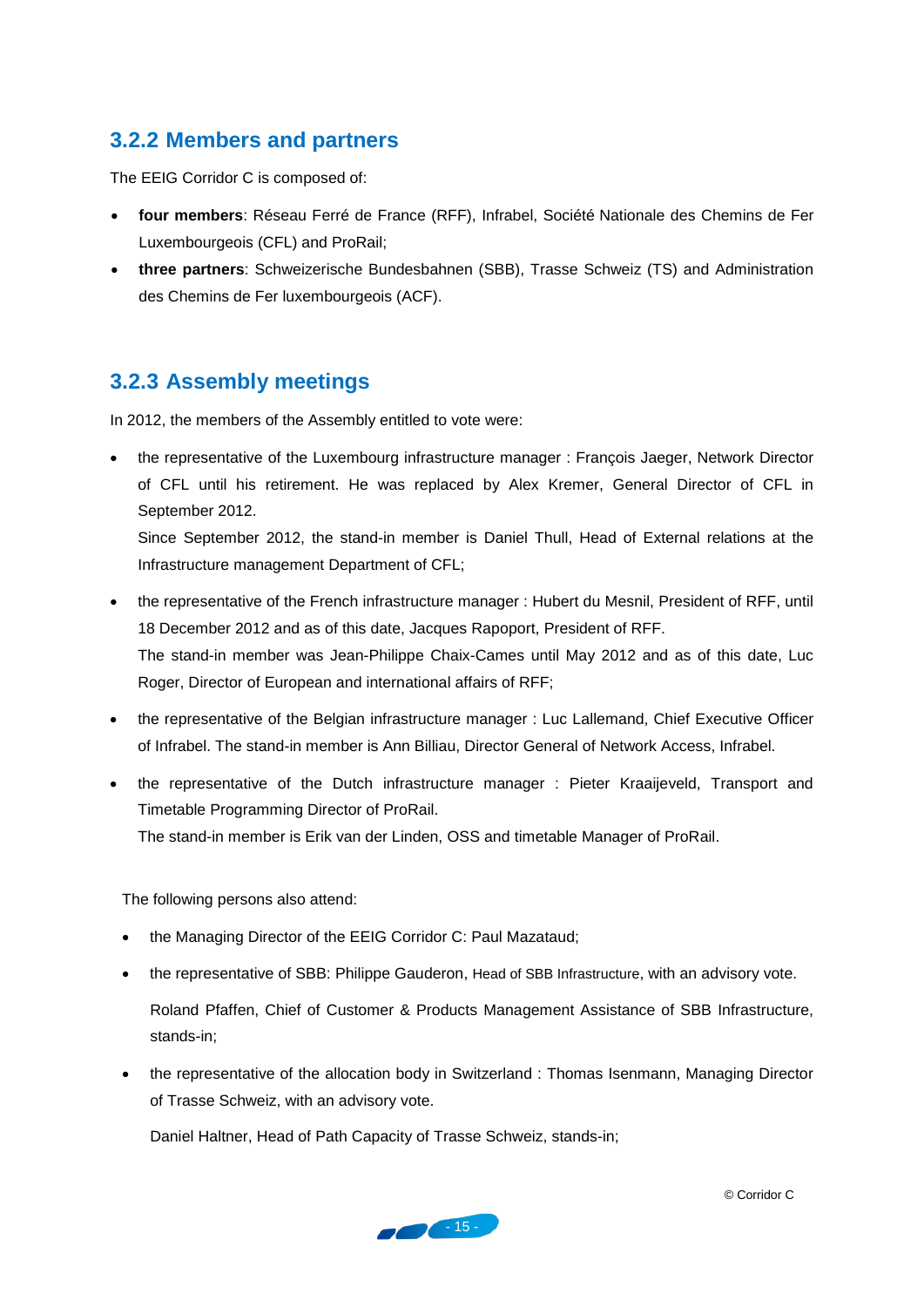- the representative of the allocation Body in Luxembourg, Administration des Chemins de Fer Luxembourgeois (ACF), Marc Oestreicher, Director, with an advisory vote. Maurice Faramelli, Head of Path division of ACF, stands-in;
- the ERTMS/ETCS Committee coordinator, Sylvain Mosmann;
- the Permanent team.

The Assembly members take decisions on the strategy of the Corridor, its objectives, its actions and the results of the EEIG. As the Assembly is the sole governance body of the EEIG, any administrative and financial issues of importance are also handled at this level.

#### **Assembly representatives**



François Jaeger CFL



Alex Kremer **CFL** 



Hubert du Mesnil RFF



Jacques Rapoport RFF



Luc Lallemand INFRABEL



Pieter Kraaijeveld ProRail



Philippe Gauderon SBB



Marc Oestreicher ACF



Thomas Isenmann TRASSE SCHWEIZ

**Credit photo J. Rapoport : Georges Carillo**

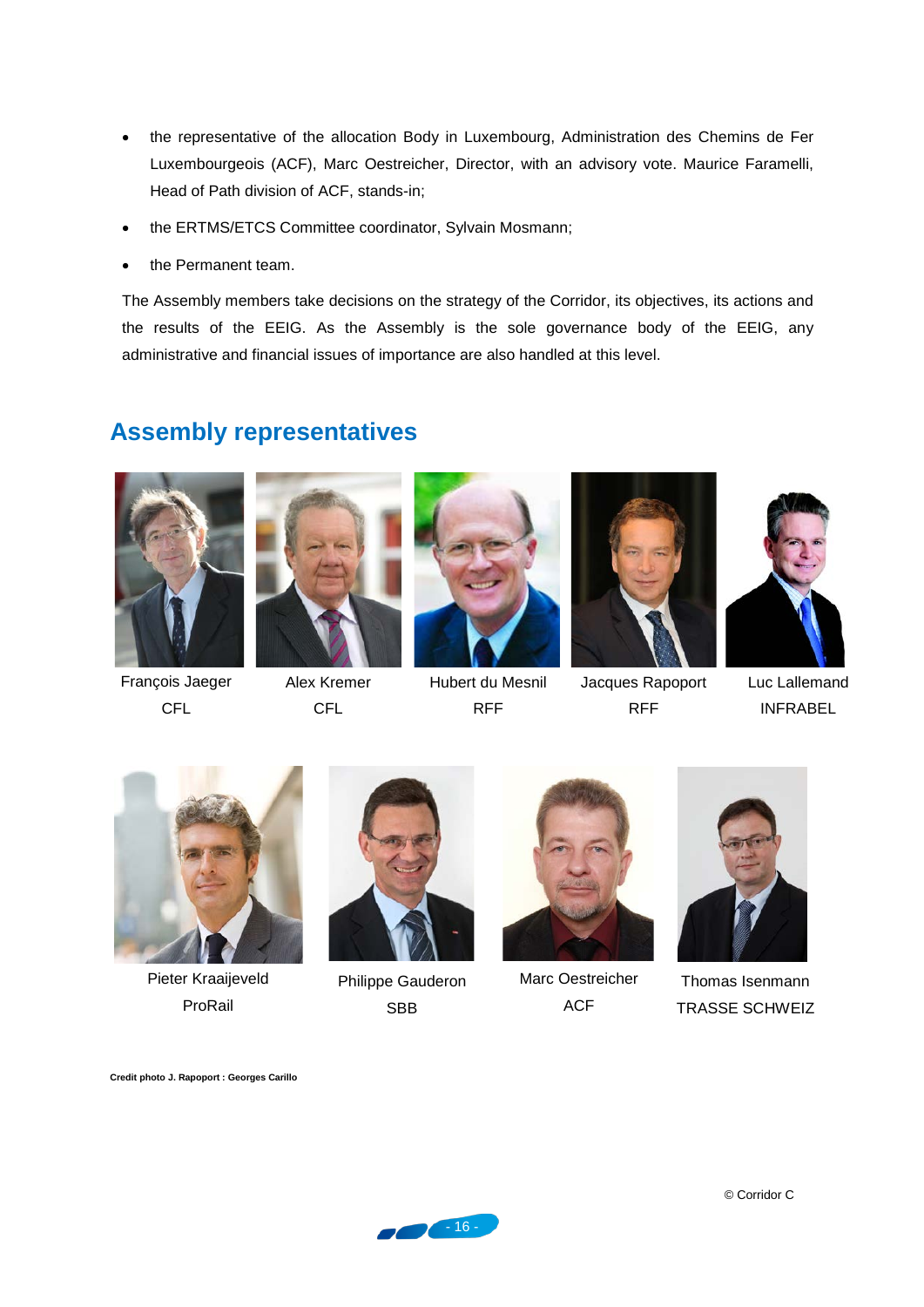### **Stand-in representatives**



Daniel Thull CFL



Jean-Philippe Chaix-Cames

RFF



Luc Roger RFF



Ann Billiau INFRABEL



Eric van der Linden PRORAIL



Roland Pfaffen SBB



Daniel Haltner TRASSE SCHWEIZ



Maurice Faramelli ACF

### **Permanent team ERTMS/ETCS Committee**



Paul Mazataud Managing Director







Thomas Vanbeveren Eric Guenther Sylvain Mosmann

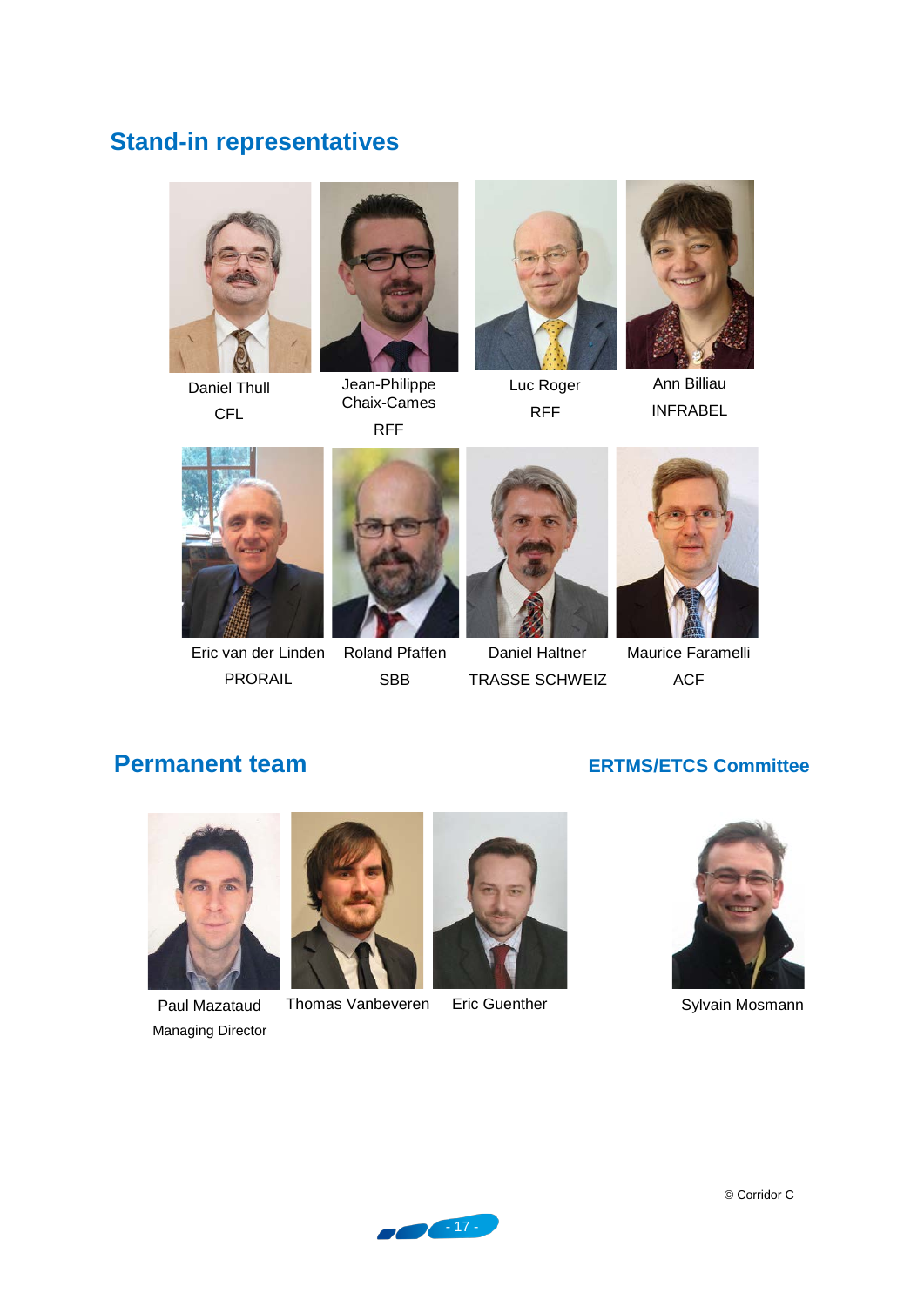#### <span id="page-17-0"></span>**3.2.4 The Permanent team**

The Corridor has a Permanent team which has been set up gradually since 2009.

It consists of three people under the authority of the Managing Director:

- Thomas Vanbeveren, responsible for Quality and Capacity;
- Eric Guenther, responsible for Operations and Investment;
- a person responsible for Communication and Finance as well as the Advisory groups (post vacant in 2012).

The Managing Director ensures the performance of the tasks entrusted to the EEIG.

The Quality and Capacity Manager is responsible for all matters related to train performance along the Corridor as well as capacity allocation issues. As of 10 November 2013, he will be the Corridor - onestop shop leader, in charge of the allocation of pre-arranged paths and reserve capacity on Rail Freight Corridor 2.

The Operations and Investment Manager concentrates his actions on operational problems and, in accordance with the national infrastructure managers, defines the measures intended to eliminate bottlenecks along the Corridor or improve operational aspects of traffic and contributes to the coordination of works.

The Communication and Finance Manager is responsible, among other things, for all the tasks related to the promotion of Corridor C to stakeholders, including the advisory groups, as well as the management of European subsidies and the financial aspects of the EEIG.

This streamlined structure allows the EEIG to react with promptness, flexibility and efficiency.

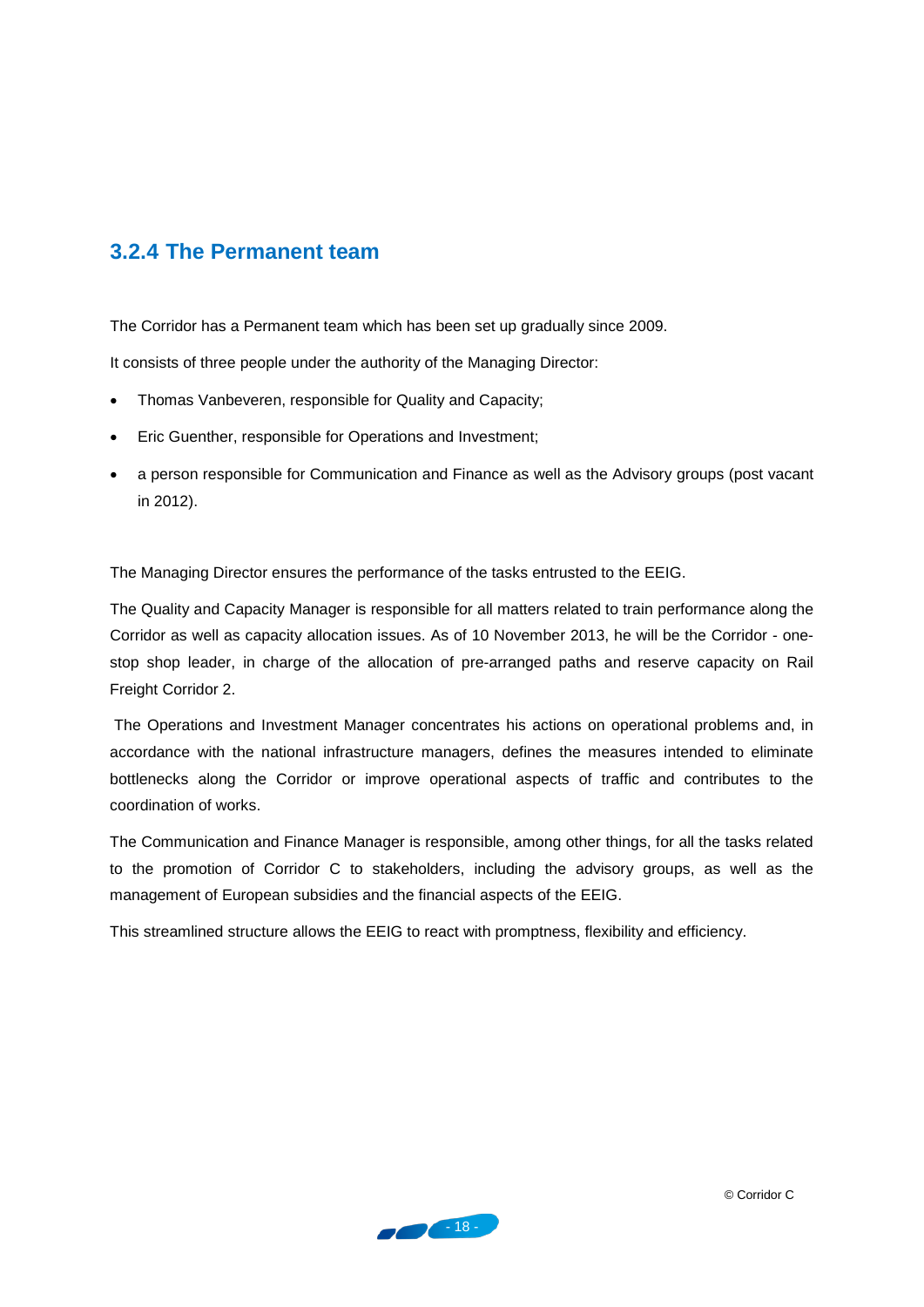#### <span id="page-18-0"></span>**3.3 Stakeholders**

#### <span id="page-18-1"></span>**3.3.1 The European Commission**

The European Commission plays a major role in the Corridor. It has, up till now, contributed to the development of the Corridor through its financial support. It also facilitates the coordination between corridors.

#### **European Commission subsidies**

In its decision of 10 December 2008, amended on 13 January 2010, the European Commission confirmed the granting of a subsidy totalling 88.3 million euros to the EEIG Corridor C and the other beneficiaries (RFF, CFL infrastructure manager, Infrabel, CFL railway undertaking). This subsidy covers up to 50% of the cost for the ground equipment and up to 50% for the on-board equipment.

This amount was allocated as follows:

- 79.7 million euros to infrastructure managers for the infrastructure works connected to the implementation of ERTMS (36.4 million euros to Infrabel, 33 million euros to RFF and 9.5 million euros to CFL infrastructure manager);
- 8,6 million euros to CFL railway undertaking, to equip their rolling stock with ETCS.

The application for the second call for proposals was delivered to the European Commission on 15 May 2009 after the EEIG had consulted all the railway undertakings licensed to operate on the network or having started the licensing procedure, in order to identify the potential partners for a joint application.

The decision on this second call was granted by the European Commission on 24 August 2010 for a total amount of 11.62 million euros: 4.32 million to the EEIG Corridor C, 4.5 million to SNCB, 2.25 million to SNCF and 0.55 million to CFL railway undertaking.

In September 2011, the EEIG Corridor C and the EEIG Corridor A jointly filed a subsidy application in connection with the 2011 ERTMS multi-annual call. This application describes four activities, only one of which concerns Corridor C, namely the Transport Market Study. By decision of 14 September 2012, the TEN-T Executive Agency accepted the application for both corridors covering 50% of the cost of the studies. The EEIG Corridor C has therefore received 50% of the cost of the Transport Market Study, estimated at €500k, i.e. €250k.

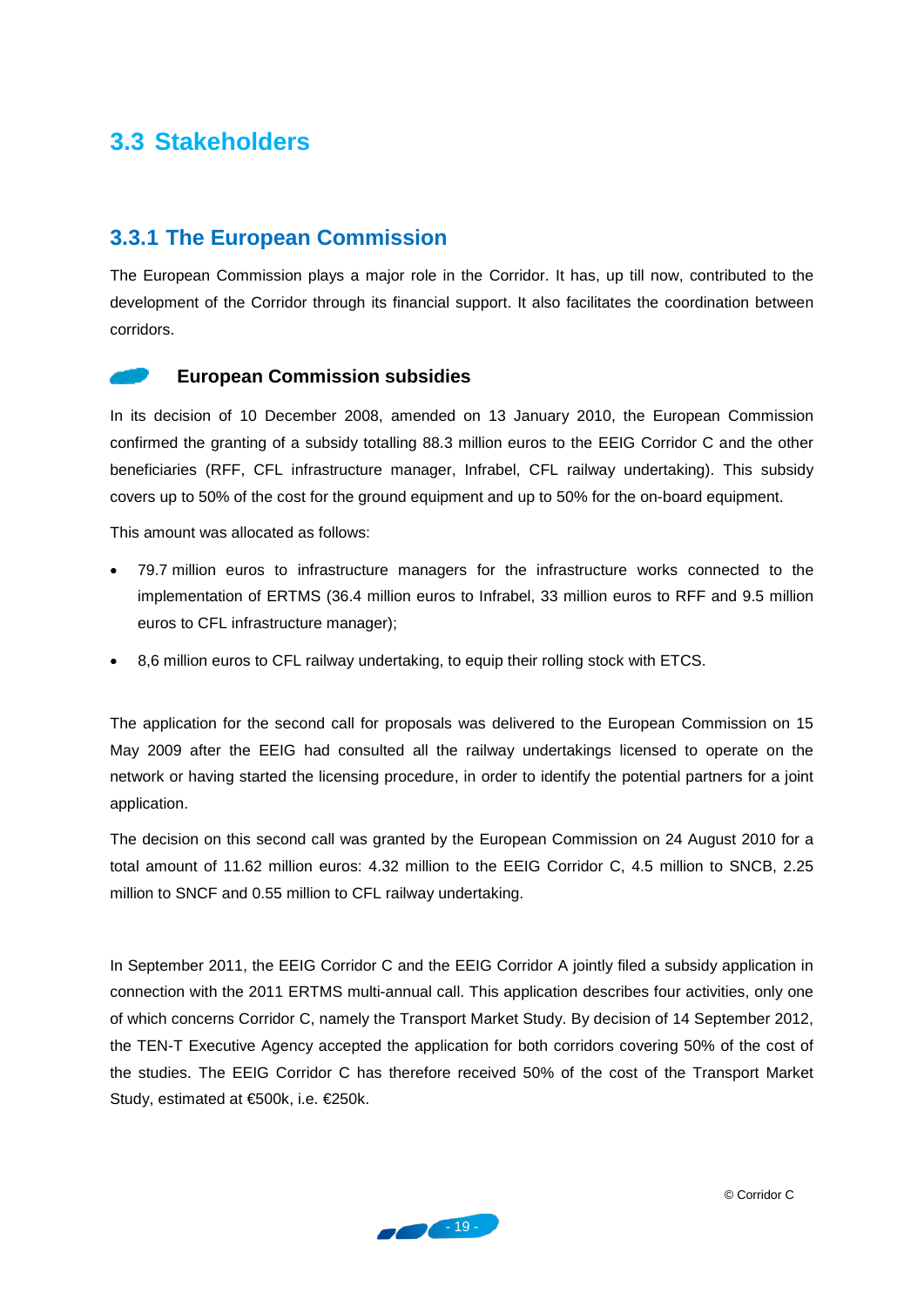In April 2012, the EEIG Corridor C filed a subsidy application in connection with the 2011 annual call programme. The application describes five activities related to the establishment of Rail Freight Corridor 2 through the steering of studies and the implementation of managerial structures and activities as required by Regulation (EU) 913/2010. By decision of 6 November 2012, the TEN-T Executive Agency accepted the application covering 50% of the cost of the studies. The EEIG Corridor C has therefore received 50% of the cost of the studies, estimated at €2600k, i.e. €1300k.

#### **European Commission groups**

The European Commission organises two groups to facilitate coordination between the different Corridors:

- the Corridor Group under the chairmanship of Mr Karel Vinck. In this platform, the Management Boards of Rail Freight Corridors can exchange experience and discuss issues regarding the implementation of ERTMS and other issues related to the corridors (the enlargement of the scope of the Group follows a letter dated 19 September 2012 and signed by Jean-Eric Paquet). The review of progress with the implementation of these corridors will be the priority of the Group. For the EEIG Corridor C, the representatives are Sylvain Mosmann, Paul Mazataud and a member of the Assembly;
- the Rail Freight Corridors Working Group, the creation of which was requested by the members of the Developing European Railway Committee (DERC, renamed into SERAC). It is a joint ad-hoc group composed of representatives of all member States, regulatory bodies and infrastructure managers/allocation bodies participating in a Rail Freight Corridor.

#### <span id="page-19-0"></span>**3.3.2 Executive Board**

The ministerial representatives of the countries concerned take their decisions at the Executive Board level. This is the decision-making body to which the EEIG Corridor C reports.

In order to be able to provide the Ministries with the best information, the EEIG members report regularly and present the progress of work in the following areas: general achievements of the EEIG, European subsidies, achievements of the working groups, the Corridor key performance indicators (KPIs) and progress on the implementation of the Regulation.

In June 2011, the Corridor C Executive Board members migrated to Rail Freight Corridor 2 Executive Board, by approving a "mission statement" creating the Rail Freight Corridor no. 2 Executive Board. Its mission is to accomplish all the tasks entrusted to it under Regulation 913/2010.

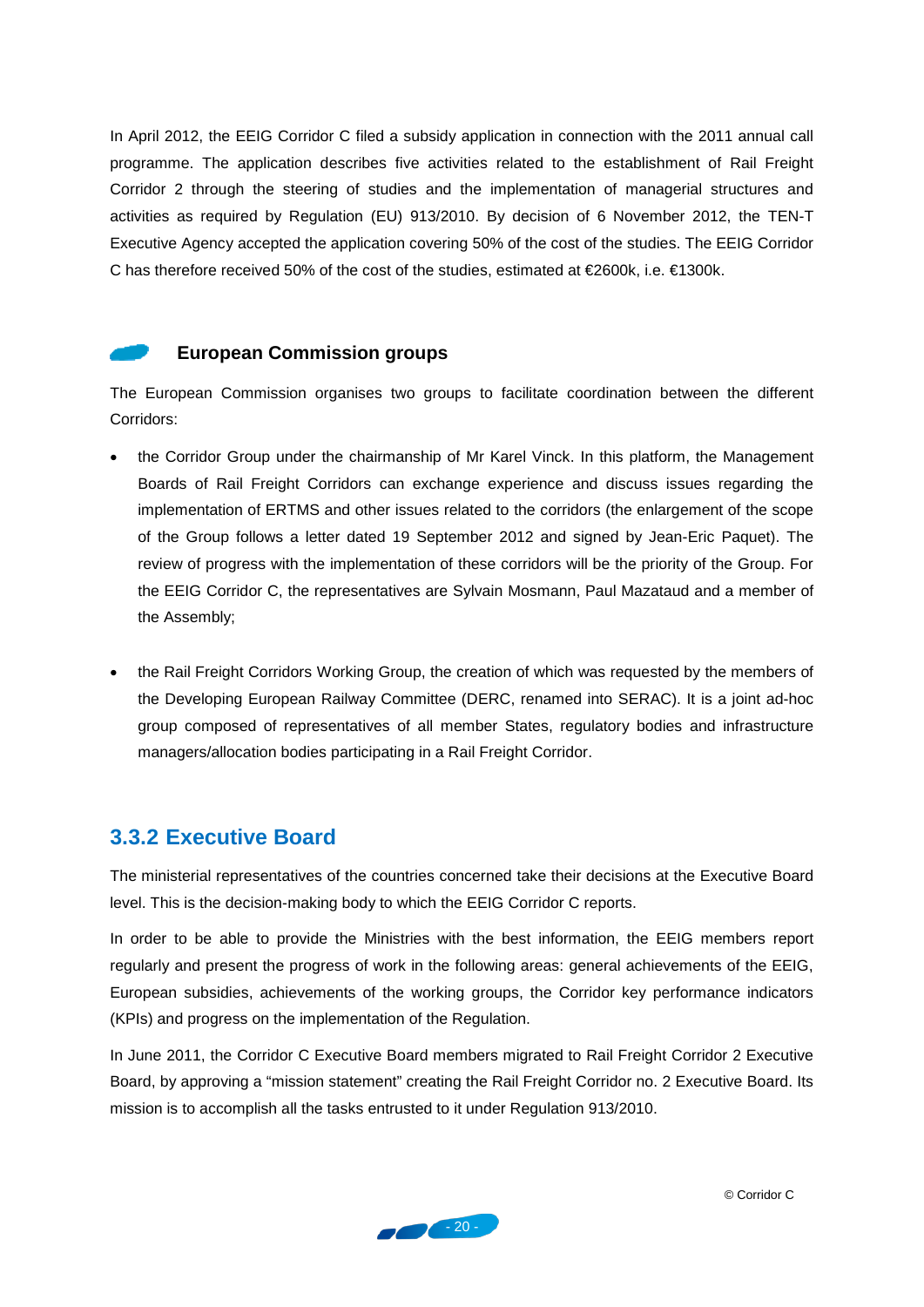#### <span id="page-20-0"></span>**3.3.3 National Safety Authorities**

Close links and excellent cooperation with National Safety Authorities (NSAs) mean that progress can be made in respect of the approvals, checks and authorization of the ERTMS safety system at both ground and on-board level.

#### <span id="page-20-1"></span>**3.3.4 Regulatory bodies**

Regulatory bodies are also involved in the development of Corridor C. They have participated in Rail Freight Corridor 2 Executive Board meetings in 2012. The EEIG attaches great importance to the constructive and transparent relation with regulatory bodies.

#### <span id="page-20-2"></span>**3.3.5 RailNetEurope**



RailNetEurope (RNE) is an association founded in 2004 and composed of 37 rail infrastructure managers and allocation bodies in Europe. The association has a purely operational objective and is designed to improve the international timetabling planning procedure and provide access to international freight train path catalogues in order to speed up the process of international applications.

Corridor C uses RNE tools, services and guidelines. It also actively participates in RNE Rail Freight Corridor meetings and in the RNE working groups on the implementation of European freight corridors according to the Regulation on competitive freight.

These working groups in which Corridor C participated and the areas they address are:

| <b>Corridor Management</b>          | Interactions between RNE and corridor organisations                                                                                                      |
|-------------------------------------|----------------------------------------------------------------------------------------------------------------------------------------------------------|
| Sales & Timetabling                 | Corridor - one-stop shop<br>Pre-arranged paths<br>Coordination of works between infrastructure managers<br>Development of PCS (Path Coordination System) |
| <b>Operations &amp; After Sales</b> | <b>Punctuality targets</b><br>Development of TIS (Train Information System)<br><b>Traffic Management</b><br>Priority rules in operation                  |
| <b>Network statement</b>            | Creation of the Corridor Information Document                                                                                                            |

In this way, RNE develops processes as well as capacity allocation and operation methods at a European level and provides infrastructure managers, allocation bodies, railway undertakings and terminals with software tools (TIS, PCS and CIS - Charging Information System).

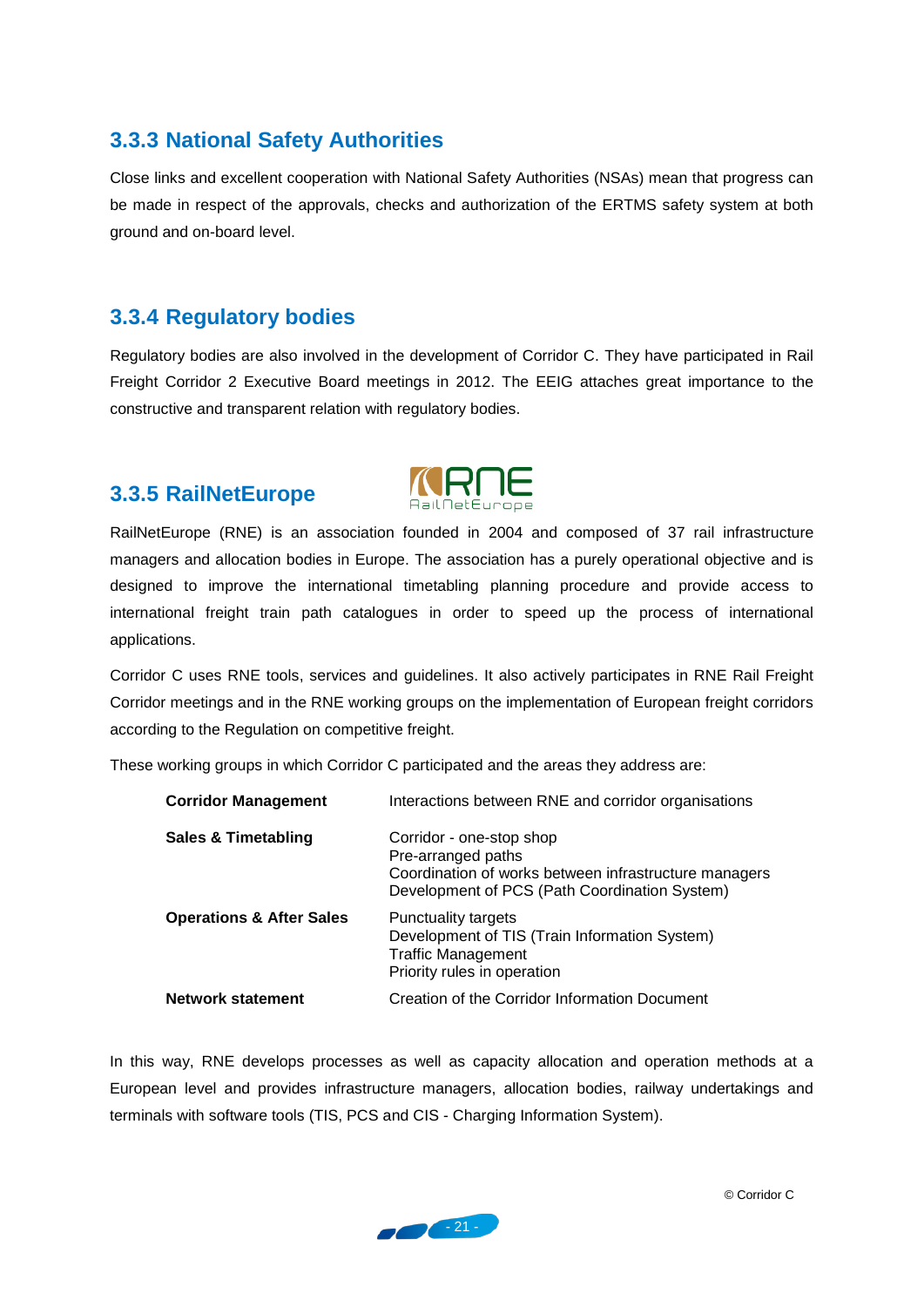#### <span id="page-21-0"></span>**3.3.6 Cooperation with other corridors**

The EEIG Corridor C attaches great importance to the quality of its cooperation with other ERTMS corridors and, within the frame of the Regulation, with the future Rail Freight Corridors.

In 2012, besides the cooperation which took place within the European Commission groups (section 3.3.1) and within RNE (section 3.3.5), Corridor C worked in close collaboration with Corridor A/1 to allow for exchange of best practices and assuring coherence of the procedures set up in the interest of the quality of service offered to customers.

#### <span id="page-21-1"></span>**3.4 2012 Calendar**

#### <span id="page-21-2"></span>**3.4.1 Assembly meetings**

Since its early days, the Assembly of Corridor C has always met on a very frequent basis. In 2012, eight meetings were held: on 26 January 2012, 13 April 2012, 23 May 2012, 29 May 2012, 5 July 2012, 5 September 2012, 17 October 2012 and 30 November 2012.

Apart from these meetings, the Assembly annual meeting was held in Luxembourg on 16 March 2012.

The 29 May 2012 meeting was attended by the CEO representatives of the EEIG members and partners.

#### <span id="page-21-3"></span>**3.4.2 Executive Board**

The EEIG participated in four Executive Board meetings in 2012: on 28 March, 6 June, 19 September and 19 December 2012.

#### <span id="page-21-4"></span>**3.4.3 European Commission Corridor groups**

In 2012, the EEIG participated in:

- the Corridor Group meetings which took place on 23 January, 14 May, 16 July, 22 October and 17 December 2012;
- the Rail Freight Corridor Working Group meetings on 22 May and 14 November 2012.

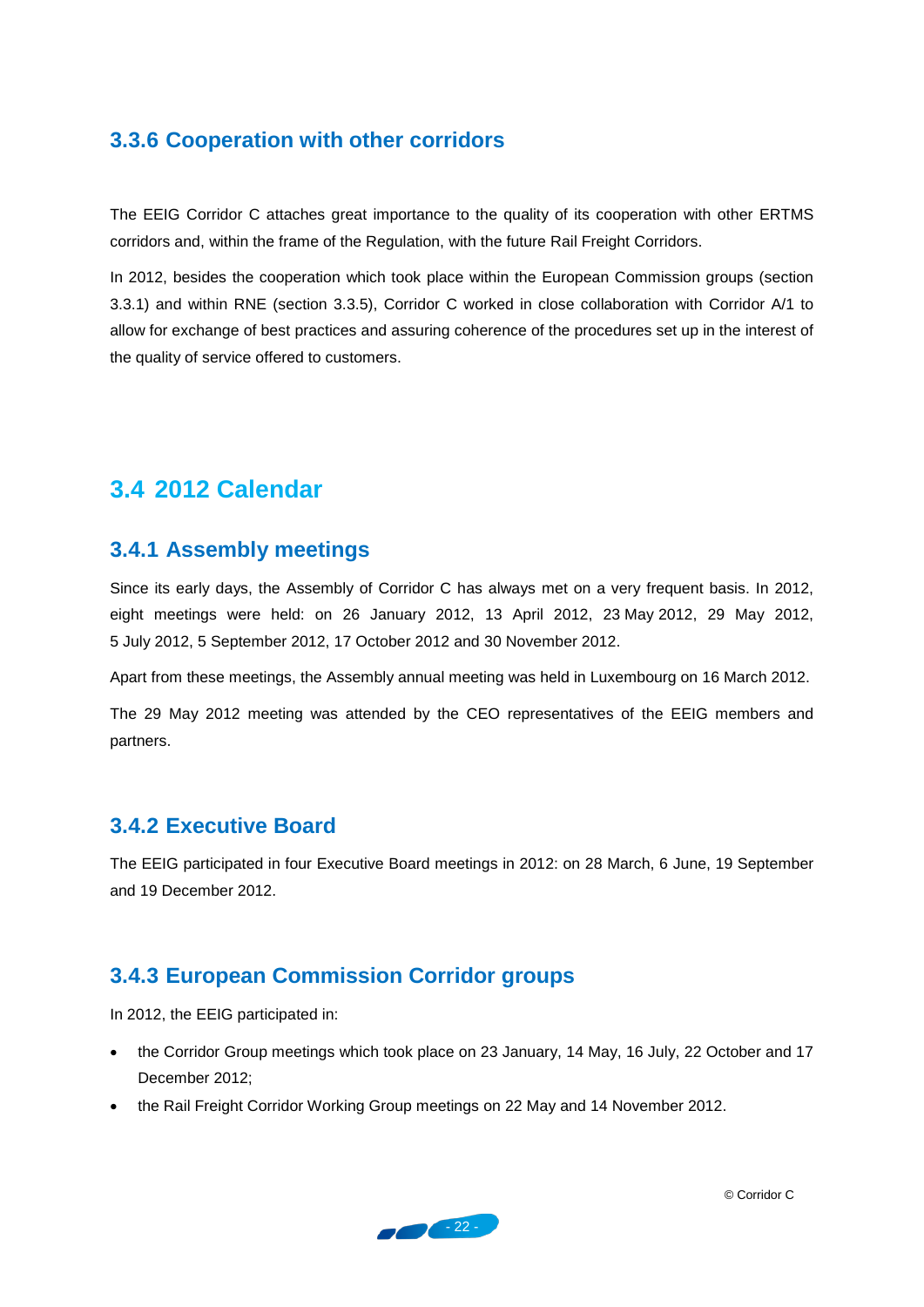### <span id="page-22-0"></span>**4 Working groups and Committees**

Besides actively participating in the RailNetEurope working groups, Corridor C has implemented its own working groups. After having set up the ERTMS/ETCS committee, the legal and the Train Performance Management working groups, six new groups were created in 2012: the Transport Market Study steering committee and the Corridor - one-stop shop, Pre-arranged Path, Corridor Information Document, Traffic Management and Coordination of works working groups.

These groups are composed of members from the Permanent team and experts from the infrastructure managers and allocation bodies that form Corridor C.

#### <span id="page-22-1"></span>**4.1 ERTMS/ETCS Committee**

The implementation of ETCS (European Train Control System) on Corridor routes is one of the fundamental goals which led to the creation of the ERTMS Corridors, including Corridor C. This European train control-command system is designed to eventually replace national systems, imposing specific equipment on engines running on several networks.

#### **4.1.1 ETCS specifications**

The ETCS specifications are drawn up under the aegis of the European Railway Agency (ERA), in collaboration with representatives of the railway sector such as EIM, CER and UNIFE. One of the main problems is building a system capable of adapting to networks whose braking and signalling philosophies and operating rules have been developed on national bases which are sometimes very different from one another.

Following a period of stabilisation of the specifications, version 2.3.0d was made official and, until end of 2012, was the only version that could be implemented from both an infrastructure and rolling stock perspective.

At a technical level, ETCS level 1 uses a specific transmission mode, eurobalises installed on tracks, to send information from track to on-board, while level 2 uses the GSM-R to exchange information bidirectionally between track and on-board. So far, level 1 has typically been superimposed on traditional national lateral signals, while level 2 was used for new lines.

Corridor C decided to equip its main routes as a priority with version 2.3.0d level 1, except for SBB which preferred to wait for the next version, called "Baseline 3", made official by December 2012, to equip the 8 km between the French border and the Basel-Muttenz marshalling yard.



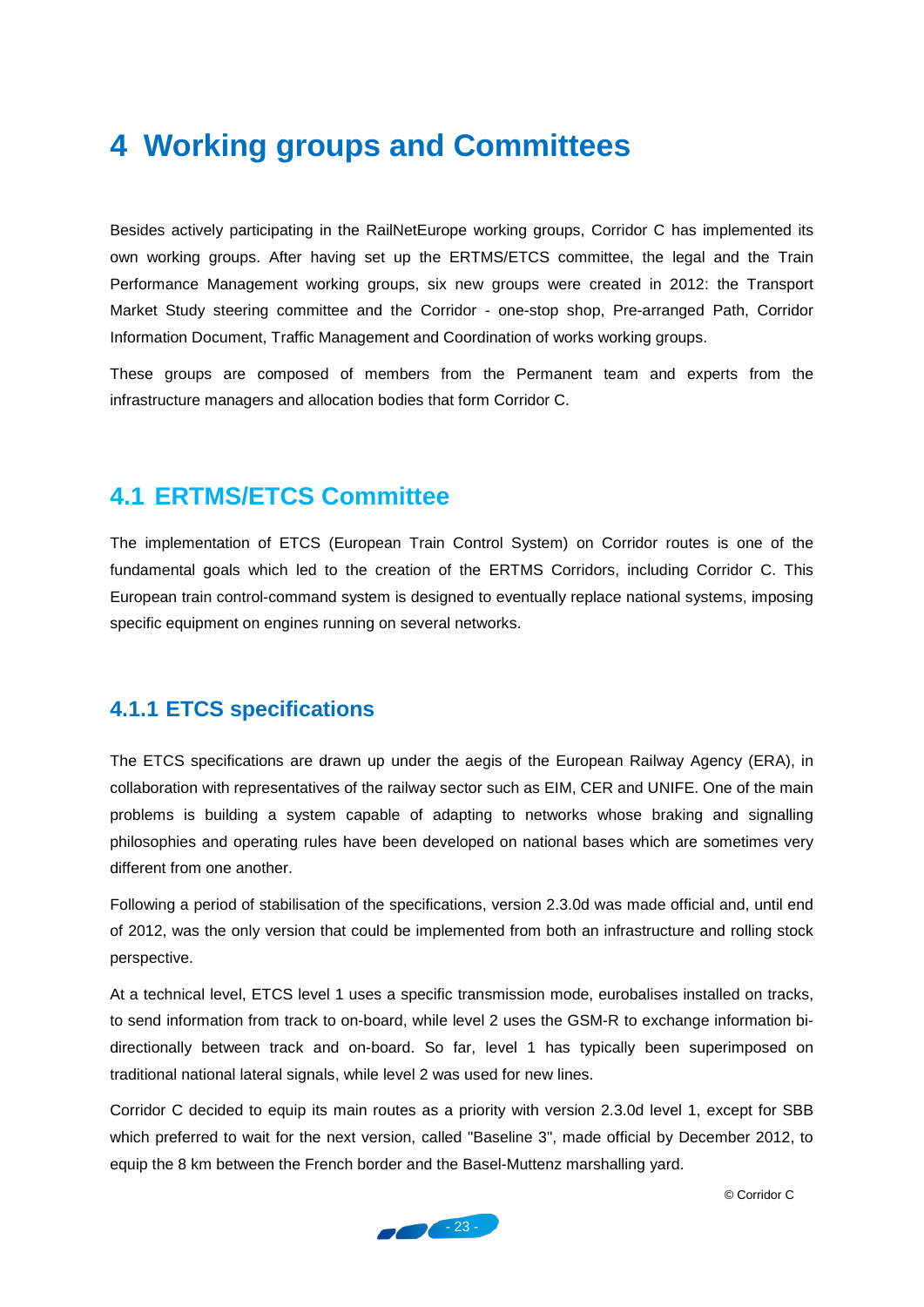#### **4.1.2 ERTMS/ETCS Committee**

Considering the importance of coordinating both the technical developments and the timetables for implementing ETCS on the various sections of the Corridor to provide the fastest possible interoperability of the control-command system on the Corridor, the EEIG decided from the outset to set up an ERTMS/ETCS Committee whose mission is to ensure that national implementations of the system, at a technical and operational level, provide this interoperability without creating any unacceptable constraints for any of those involved (infrastructure managers or railway companies).

The main functions of the ERTMS/ETCS Committee are as follows:

- to define the ETCS technical aspects requiring harmonisation or coordination between those involved in the Corridor;
- for each of these aspects, to set up a working group made up of experts in the field in question, establish the remit of this group, monitor its work, arbitrate and follow up as necessary;
- to incorporate the issues handled into the strategy of the infrastructure managers represented in Corridor C and the railway undertakings which use the Corridor;
- to be a place for exchanges and coordination between the national ETCS projects of the Corridor members and partners.

In 2012, the "Data entry" working group completed its study related to the risks associated with data collection and manual entry by the driver of train data. A final document has been produced, presenting these risks and proposing mitigation measures

The members of the ERTMS/ETCS Committee and its technical working groups are representatives and experts commissioned by the infrastructure managers and railway undertakings active on the Corridor or potential users. Their work is carried out with the regular participation of representatives of the EEIG ERTMS Users Group, with the aim of ensuring coherence with other corridors as far upstream as possible.

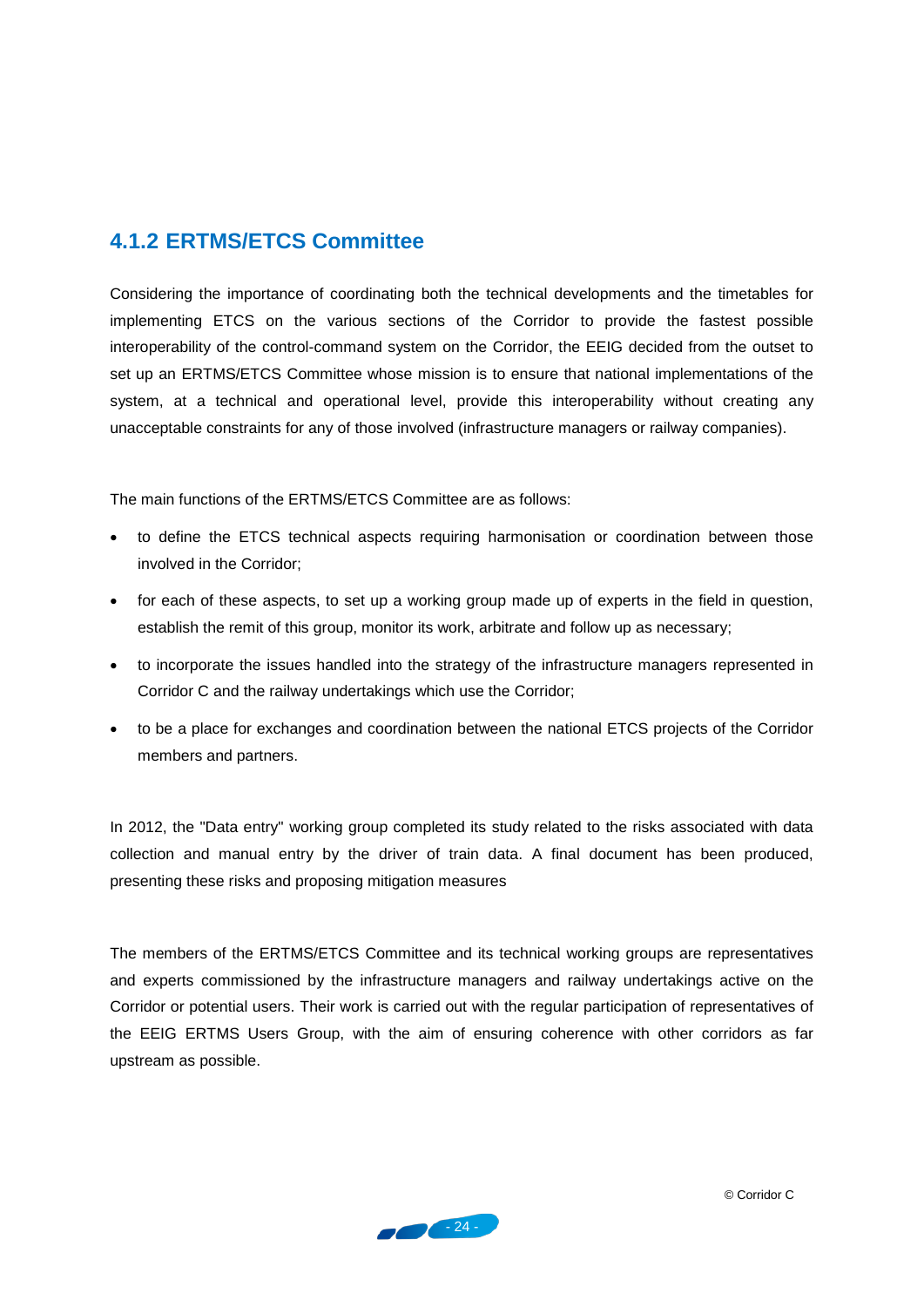#### **4.1.3 Deployment of ERTMS on the Corridor**

Equipping the Corridor with ETCS depends on national projects incorporated into national ETCS deployment strategies, which are part of the European Deployment Plan.

- **Luxembourg:** all the sections of the Corridor are now equipped, except for the Luxembourg-Belgium border section (alternative route) which is scheduled to be ready by 2015. Some CFL trains run every day in ETCS mode under a "commercial test" agreement;
- **Belgium**: the section Aubange-Virton was equipped at the end of 2012, and other sections are started;
- **France**: the project is still in a development phase. Some signals have been equipped as a prepilot experiment in the Thionville area;
- **Switzerland**: SBB, in cooperation with RFF, focused on the technical phasing of the introduction of ETCS Level 1 Limited Supervision and the transitions with ETCS 2.3.0d and KVB on the French border, along with the equipment of EuroZub and PZB from Basel station to Muttenz;
- **Netherlands**: ProRail worked to set the technical and financial conditions needed to start the project relative to the deployment of ETCS on the Antwerp-Rotterdam route.

The diagram below shows the timetable of ETCS deployment on the different sections of the Corridor, in accordance with the official notification reported by the Member States to the European Commission by end 2012, regarding the European Deployment Plan:

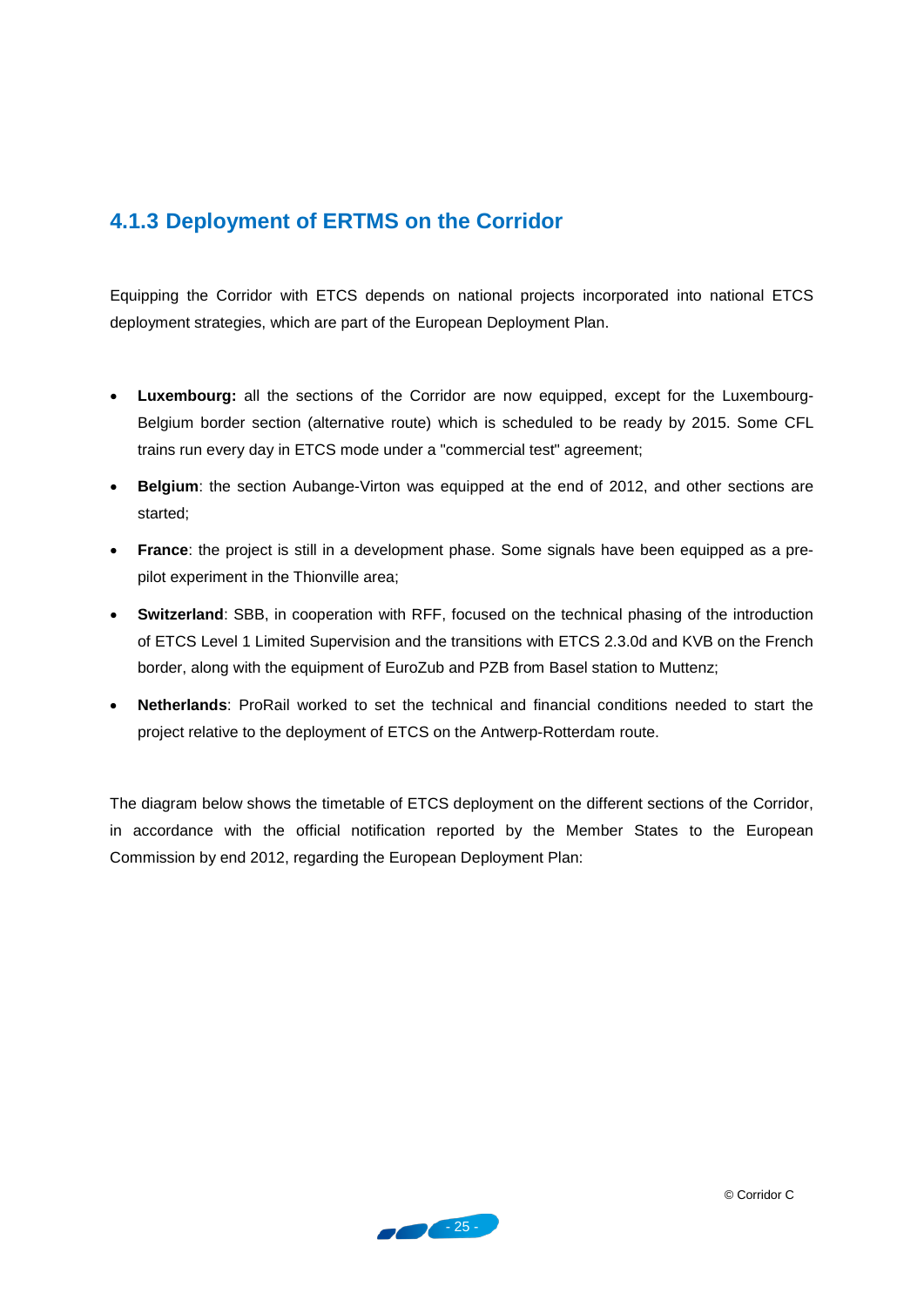

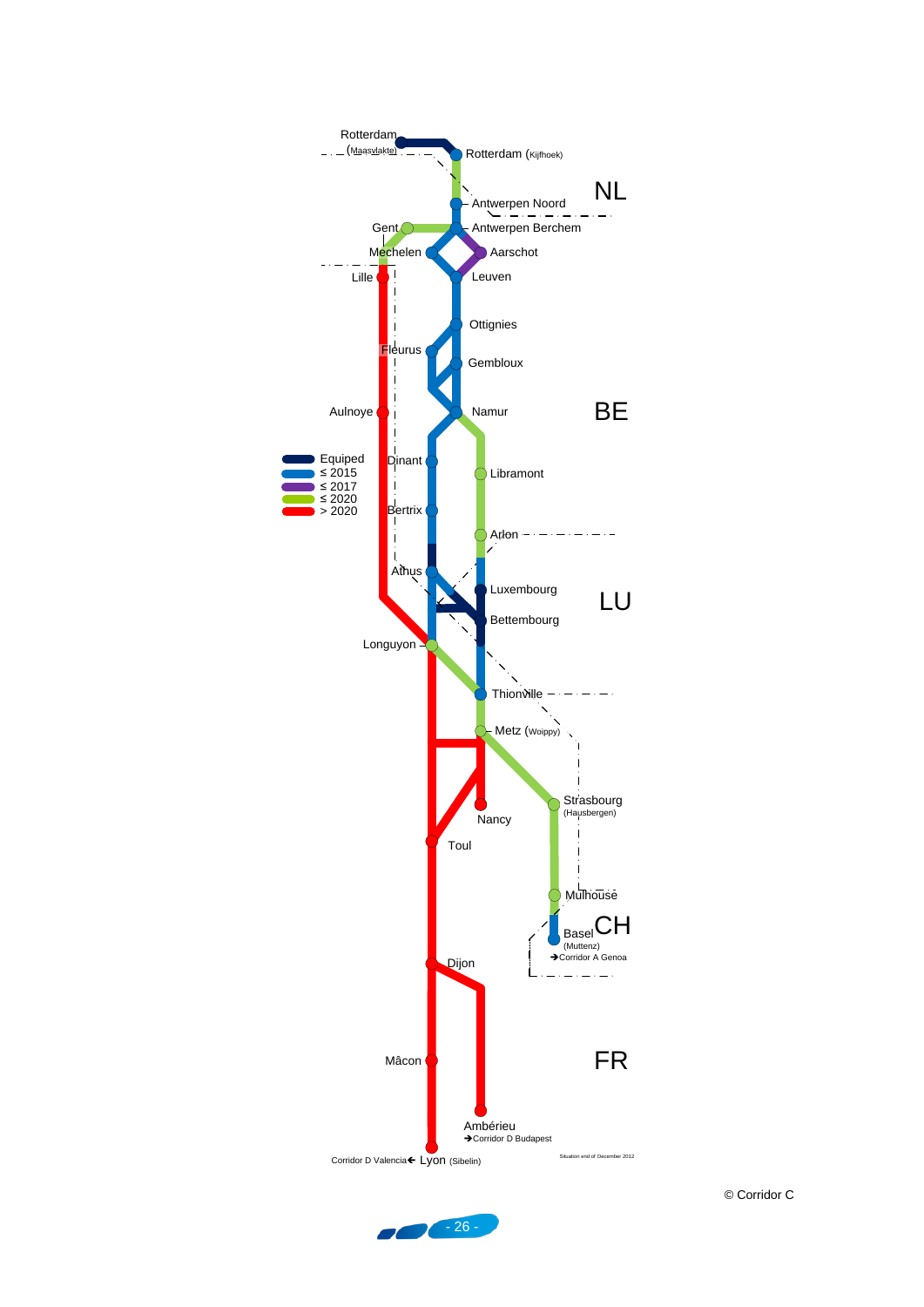#### <span id="page-26-0"></span>**4.2 Legal working group**

The Legal working group is consulted on all legal aspects concerning the Corridor. In 2012, this group worked on the drafting of the new by-laws in order to create the governance structure of infrastructure managers and allocation bodies which were to form Rail Freight Corridor 2. The Legal working group also drafted the partnership agreements, the contracts for consultancy services and the funding agreement.

#### <span id="page-26-1"></span>**4.3 Corridor - one-stop shop working group**

This working group was created to prepare the framework and procedures needed to comply with Regulation 913/2010, most notably the setting-up of the Corridor - one-stop shop (C-OSS) and the allocation of capacity by this C-OSS via pre-arranged paths. The working group consists of allocation specialists of all infrastructure managers or allocation bodies of the corridor. This group met for the first time in September 2012, and has since been meeting on a regular basis. It also supervises the work done by the sub-working group pre-arranged paths.

#### <span id="page-26-2"></span>**4.4 Pre-arranged paths sub-working group**

The sub-working group Pre-arranged paths works on the concrete set-up of the yearly corridor timetable catalogue. This group consists of timetable specialists from the involved infrastructure managers and allocation bodies, who work on the harmonisation of train paths at the borders, thus reducing waiting times to a bare minimum. From September 2012 on, the people in the working group met frequently to discuss on concrete bilateral or multilateral issues and to deliver a complete and coherent 2014 path catalogue by the second Monday of 2013.

#### <span id="page-26-3"></span>**4.5 Transport Market Study steering committee**

This committee steers the Transport Market Study which is carried out by a consortium composed of companies from the Netherlands, Belgium and France. It is composed of people from the Permanent team and members from infrastructure managers. The committee was launched in May 2012 and has since met on a monthly basis.

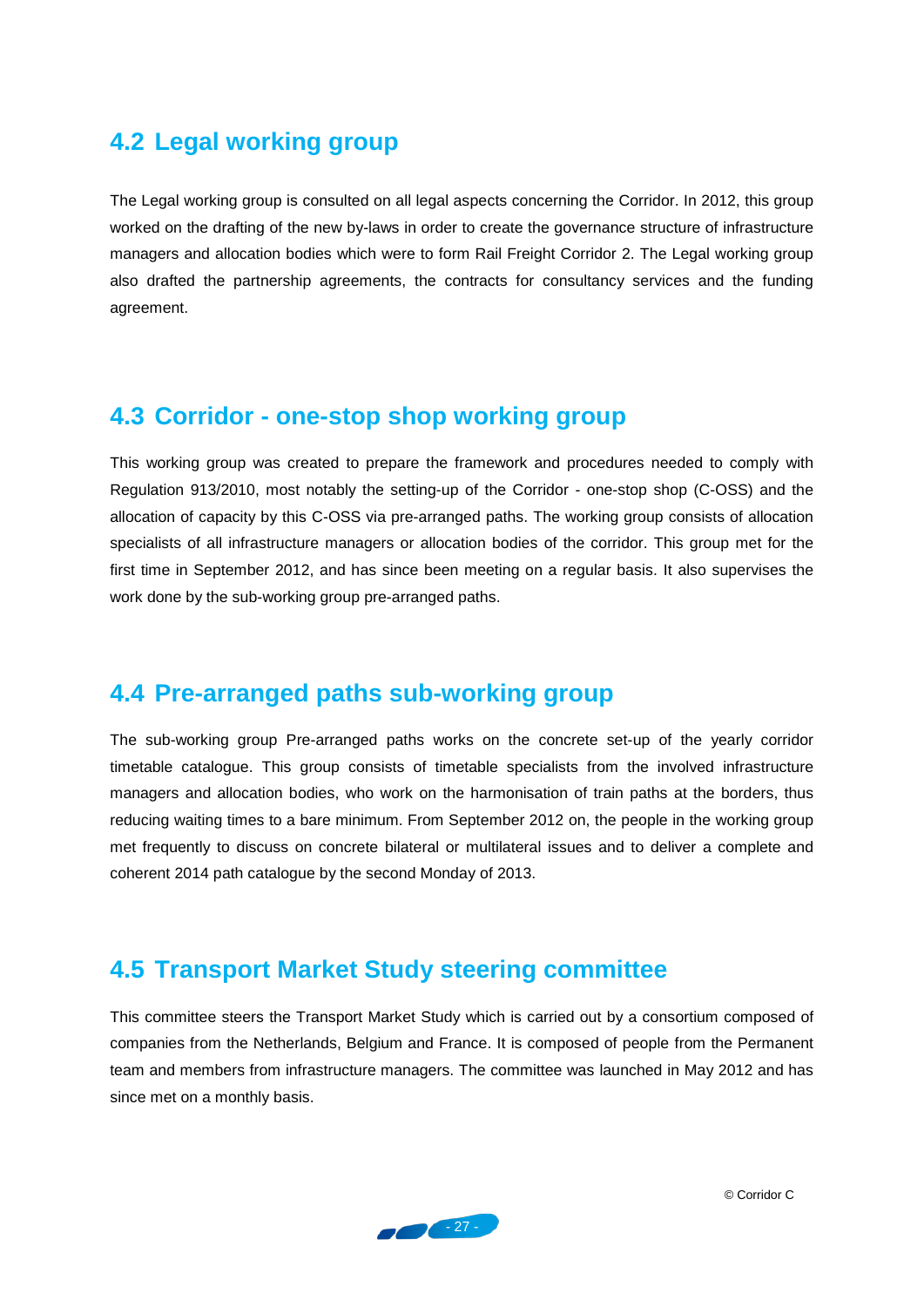#### <span id="page-27-0"></span>**4.6 Corridor Information Document working group**

This working group consists of national Network Statement specialists of all involved infrastructure managers and allocation bodies. The main purpose of this working group is to manage the needed references between the Corridor Information Document (CID) and the national Network Statements and vice versa. This working group also serves as a soundboard for the structure and content of the CID, prepared by the Permanent team. Since July 2012, working group members have been meeting regularly, mainly during bilateral meetings.

#### <span id="page-27-1"></span>**4.7 Coordination of works working group**

This group, composed of people from the Permanent team and members of the infrastructure managers, was launched in 2012. The aim of the group is to coordinate the works along the Corridor, as described in section 5.3.2. The group has already published the works planned in 2013 and 2014 on the RailNetEurope website. This group will also have the task to solve works conflicts, when requested by infrastructure managers.

#### <span id="page-27-2"></span>**4.8 Train Performance Management working group**

This working group was created in 2009, and has since then been working on the monitoring of the punctuality on the corridor. Members of the five corridor infrastructure managers meet every two months. For half of these meetings, railway undertaking representatives are invited to share their opinions. The first aim of this working group was to help to improve the international train data, to be able to create high quality reports. Since 2011, Train Performance Management working group members have been using these reports as a basis for bilateral meetings between infrastructure managers and customers, to work closely together on improving the punctuality on the corridor. The results of this working group not only consist of qualitative punctuality reports, but it also provides the basis for the global analysis of all corridor traffic.

#### <span id="page-27-3"></span>**4.9 Traffic management working group**

The first task of this group, launched in 2012, is to analyse how the requirements of Regulation 913/2010 can be fulfilled as regards traffic management, in particular priority rules in case of disturbances. With that purpose, bilateral conventions could be improved and standardised in order to enhance quality of service.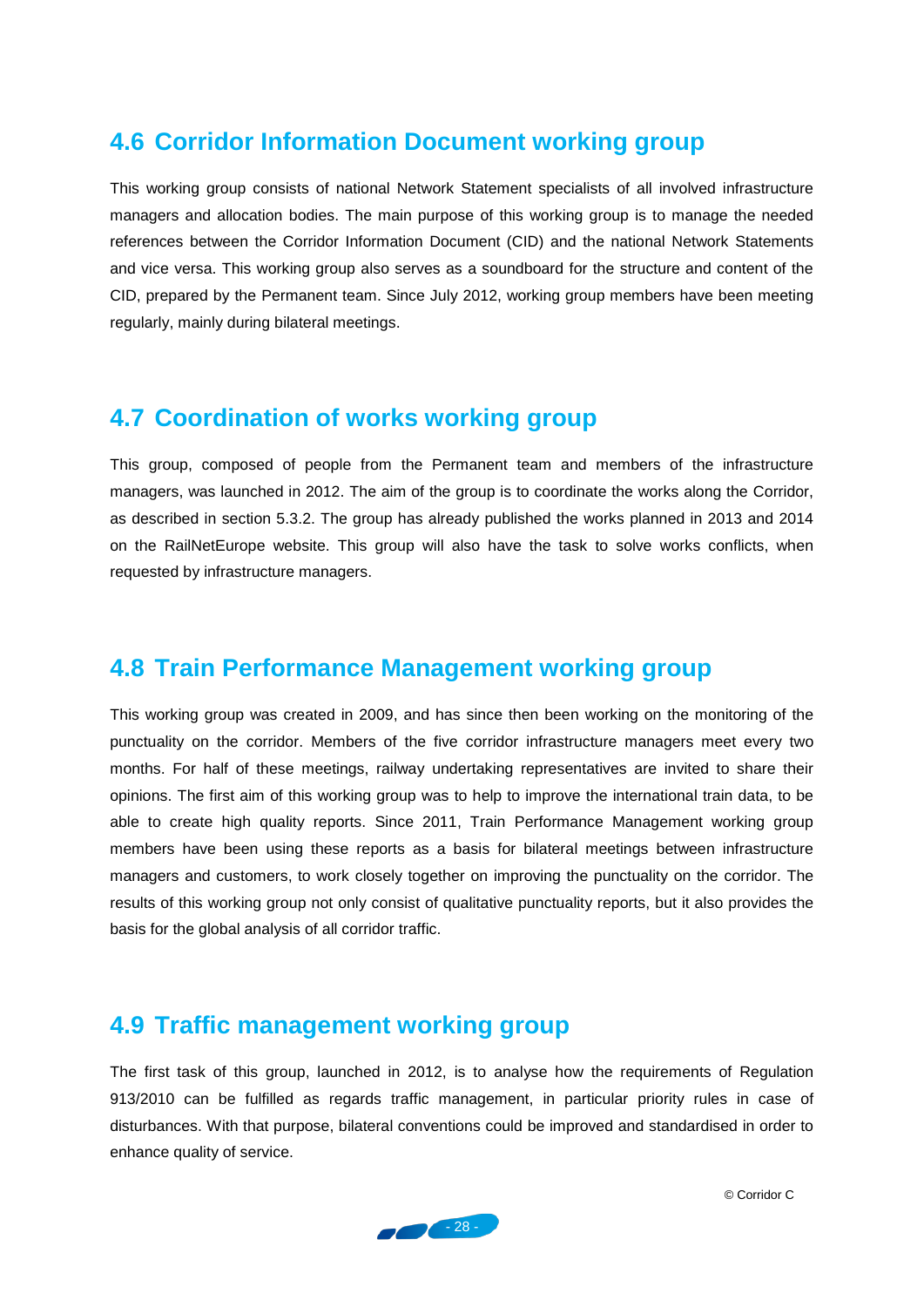### <span id="page-28-0"></span>**5 Monitoring indicators**

#### <span id="page-28-1"></span>**5.1 Traffic**

The traffic monitoring data is provided by TIS (Train information System) and the national Infrastructure Managers. This data is extracted monthly in order to monitor changes in traffic on the Corridor. During 2012, the Corridor could not avoid the international trend of a diminishing amount of international freight traffic. Notwithstanding this, the overall result can be regarded as good. Compared to 2011, a decrease of the overall traffic in 2012 - especially in the second half of the year – was noticed. In total, 2012 saw a drop to 89% of the traffic of 2011.



**Table1: Monthly number of international freight train runs in 2011 and 2012**

### <span id="page-28-2"></span>**5.2 Punctuality**

The punctuality for 2012 is calculated on the international traffic on the main corridor routes between Belgium, France and Switzerland (Antwerp – Bettembourg, Namur – Basel and Bettembourg – Lyon). This information is produced by TIS. To ensure the quality of the TIS data, a statistical calculation is carried out monthly on the reliability of the information calculated, and a permanent follow-up allows optimising the reliability of the data.

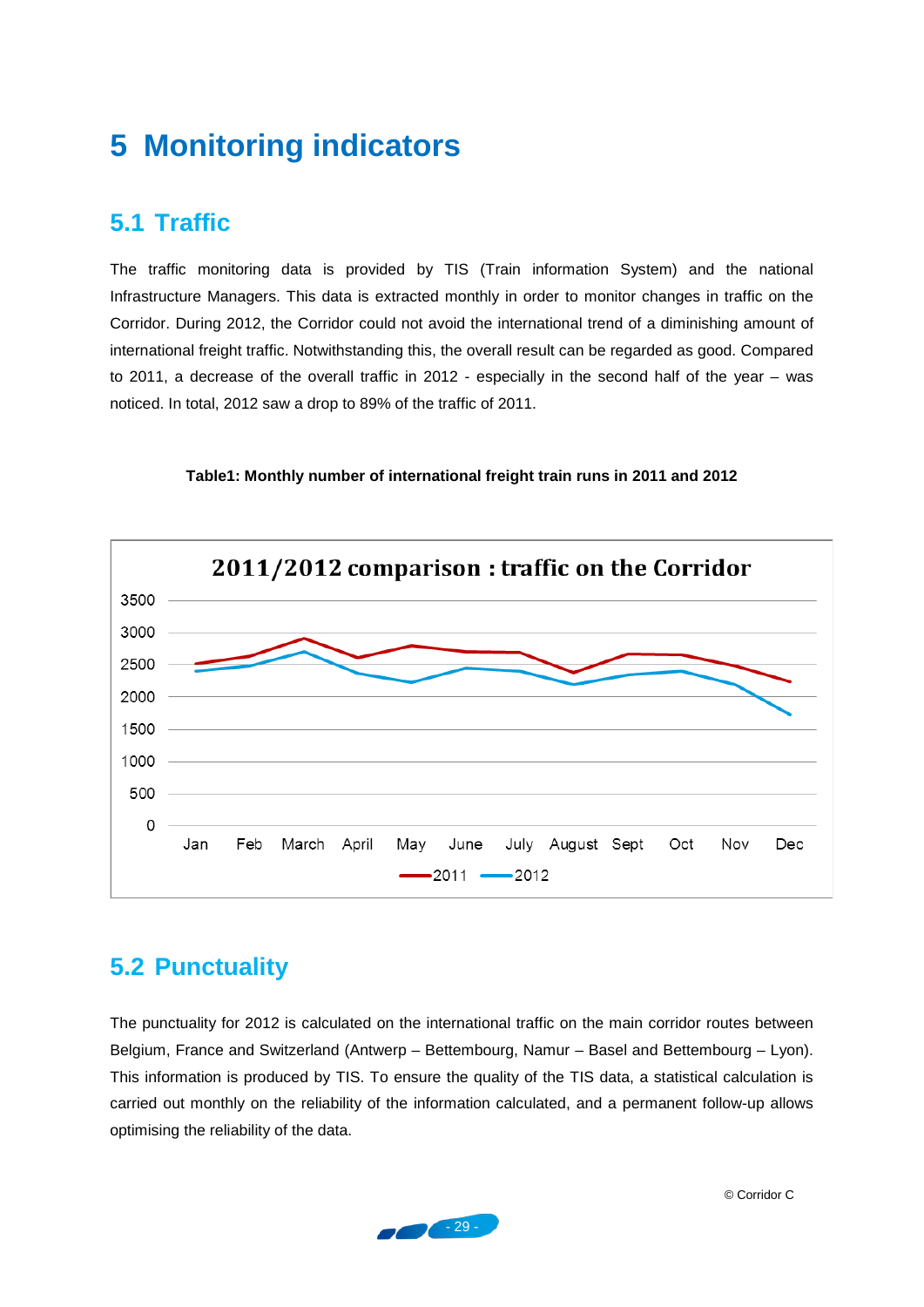The average punctuality on the Corridor has increased considerably compared to last year. Compared to an average punctuality of 77% in the North - South direction and 75% South - North in 2011, a rise to 82,4% in the North - South direction and 82,2% in the South – North direction could be noticed.



**Table 2: Punctuality on the main Corridor routes (in %)**

#### <span id="page-29-0"></span>**5.3 Quality and interoperability**

The quality and interoperability aspect of Corridor C is closely linked with international harmonisation done by RNE.

#### <span id="page-29-1"></span>**5.3.1 Path harmonisation**

The Corridor, in line with RNE common procedures, continued to improve the path harmonisation across borders between Infrabel, RFF, Trasse Schweiz/SBB, ACF and ProRail. Procedures, which describe the organisation on either side of the border and list the tasks and timeline for the people involved, where implemented. The goal is to set up an annual path catalogue which contains harmonised international train paths for freight trains. This way, for example, long existing coordination problems at the Basel and Mouscron borders could be solved.

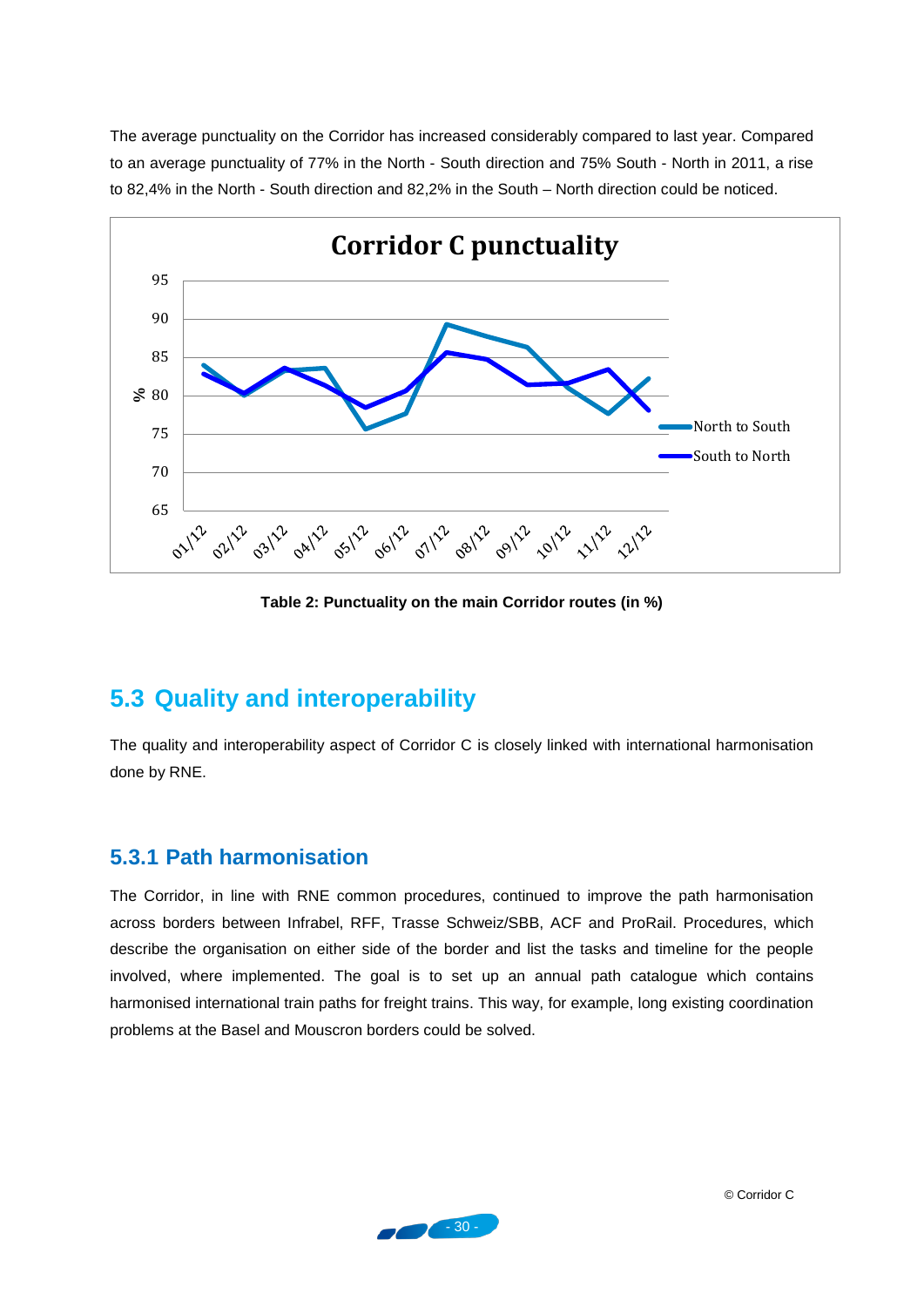#### <span id="page-30-0"></span>**5.3.2 Traffic management**

Articles 16 and 17 of the Regulation 913/2010 deal with traffic management and the traffic management in case of disturbances. The RNE working group on Traffic Management has analysed how the requirements of the Regulation could be fulfilled and to which extent the already existing traffic management rules and procedures applied in the different networks could be aligned. It has set up guidelines which will be transposed in the Corridor procedures for coordinating traffic management.

Some requirements of the Regulation are very important, namely the connection between priority rules and punctuality targets (article 17.2 requires that the former are drawn up according to the latter) and the basic principles which the priority rules should be based upon (article 17.3: the trains running on pre-arranged paths should be kept on time if they are on time).

#### <span id="page-30-1"></span>**5.3.3 Coordination of works**

The impact of infrastructure works on traffic along the Corridor represents a sizeable obstacle to the smooth running of trains. Corridor C is aware of this and has launched a knowledge pooling initiative. The approach involves reviewing the very short term, medium term and long term works. With regard to the medium and long term, Corridor C uses RNE procedure X-24.

In 2012, Corridor C decided that the coordination will be done in meetings between neighbouring infrastructure managers. The Management Board has to be informed about the outcome.

#### **Aim of the coordination**

The coordination of works shall ensure that planned capacity restrictions will account for the needs of the infrastructure managers and the needs from the market point of view by rationalising and optimising the gravity of impact and duration of the capacity restriction between neighbouring infrastructure managers.

In the coordination the following principles should be considered:

• a capacity restriction on one section of the Corridor, which does not allow a re-routing, should not allow further restricting works in further sections along the Corridor to limit negative impact on the capacity offer of the Corridor;

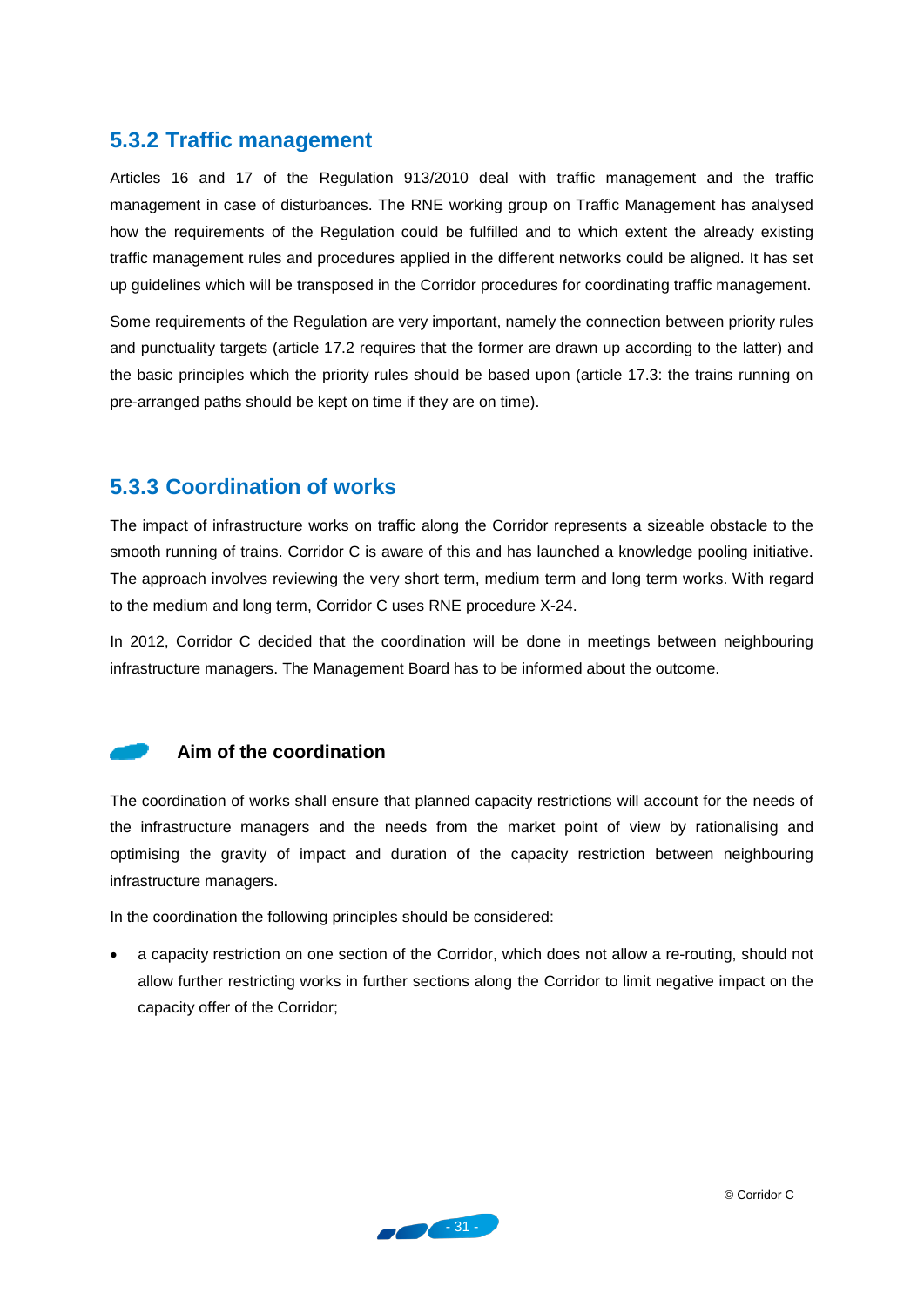- a capacity restriction on one section of the Corridor should be coordinated with capacities available on alternative routes and border transitions to reduce negative impact on the capacity offer of the Corridor;
- a capacity restriction on one section of the Corridor with re-routing of all traffic shall be coordinated with additional restricting works on neighbouring sections, which are covered by the same rerouting.

#### **Solving of conflicts**

The infrastructure managers of the Corridor should use the Corridor working group Coordination of works to solve conflicts. If the members of the group are not able to solve a conflict, they should prepare the discussed or other possible solutions including a recommendation and present it for decision to their management and inform the Management Board of the Corridor.

#### <span id="page-31-0"></span>**5.3.4 Monitoring quality and quality improvement**

Corridor C is a front runner in the RNE "Train Performance Management" Project. The "Train Performance Management" team, formed in December 2009, meets on a regular basis with railway undertaking representatives to identify and take action on several structural problems along the Corridor, identified by the reporting done via TIS. These reports give an overview of the international traffic on the core axes of the Corridor.

In 2012, a handbook was drafted on train performance management, together with Corridor A, to improve the harmonisation between corridors, and to assist other corridors in the set-up of a similar project on corridor performance.

The performance project is assisted by Infrabel, which provides a Corridor Performance Coordinator. This person works closely together with members of the Permanent team. All other infrastructure managers provide dedicated specialists for the project team, who help to maintain the high level of quality of the TIS reporting. They also assist in the identification and follow-up of possible actions.

The reliability of the results obtained is crucial for the success of quality monitoring on the Corridor. Therefore, the Performance Management team uses a statistical method covering the results with a 99% confidence level.

Monthly reports and regular analyses by the Train Performance Management working group aim to improve the quality and performance of Corridor C. The goal is to monitor all international traffic on the Corridor, and thus be able to manage a complete action plan on punctuality.

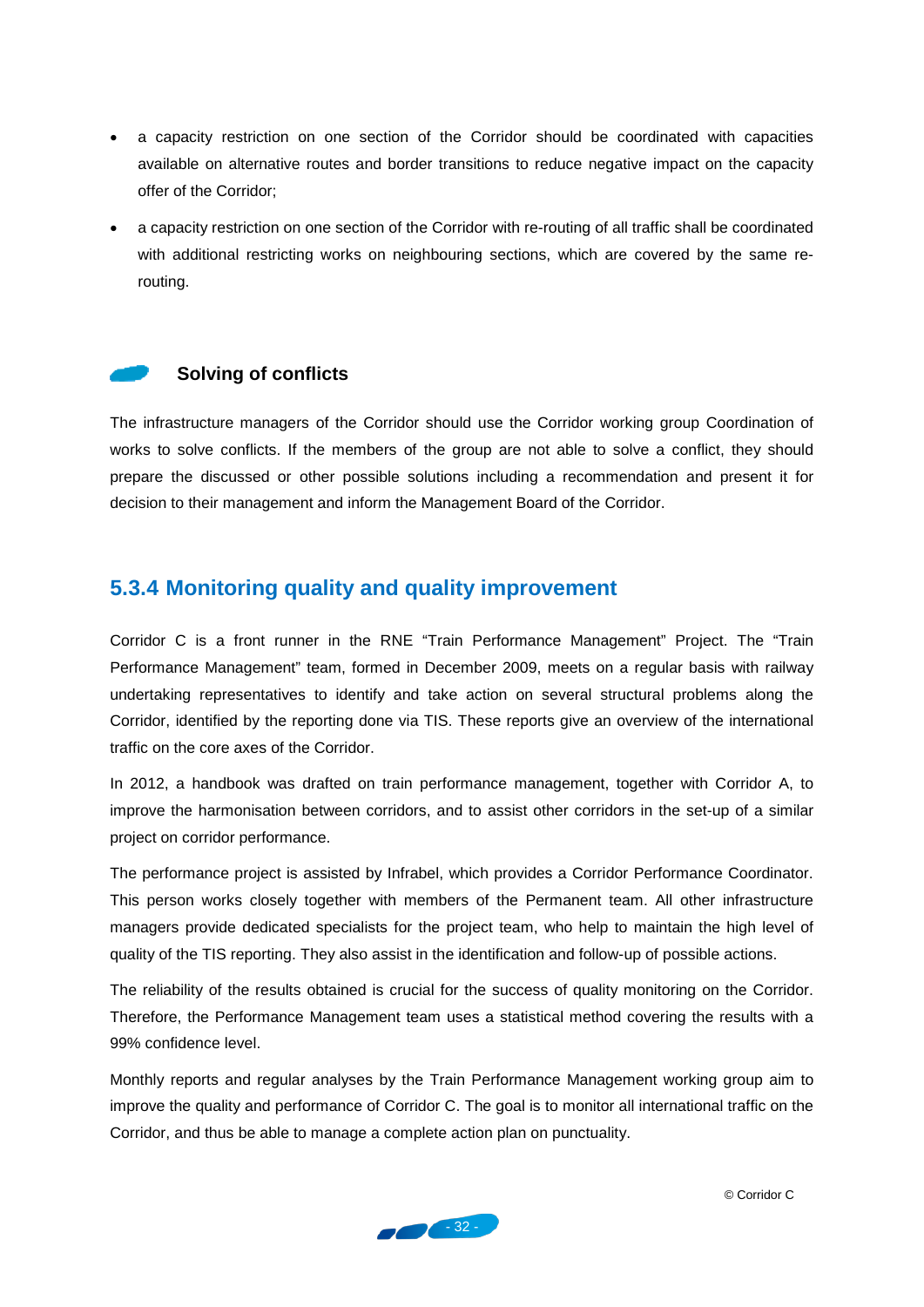### <span id="page-32-0"></span>**6 Services**

#### <span id="page-32-1"></span>**6.1 Corridor Management**

The Corridor organisation fully supports the continuity of the tasks executed by the RNE Corridor Manager. These tasks are now managed by the Corridor Permanent team. Effective corridor management is designed to make international traffic more efficient and fluid. In order to concentrate the efforts and the chances of success, a pragmatic approach has been taken in order to merge certain redundant initiatives.

The link between the RNE and ERTMS corridors can also be seen in this context. For four years, Corridor C has been a synergy between the technical resources (ERTMS corridors) and the operational processes (RNE corridors). The operational missions of the RNE Corridor 5 Corridor Manager were thus transferred to the EEIG Corridor C. From November 2013 these tasks will be transferred to the new Rail Freight Corridor 2.

For Corridor C, close cooperation with RNE guarantees that the processes will always be in sync with a European vision.

### <span id="page-32-2"></span>**6.2 Path Catalogue**

In preparation of the under Regulation 913/2010 foreseen pre-arranged path catalogue, and in continuation of the RNE Corridor Catalogue, the Corridor produced in 2012, in cooperation with the infrastructure managers and allocation bodies, a catalogue of international paths for freight traffic. This catalogue was composed as if Regulation 913/2010 already applied and was consequently considered the final test case for the construction of the 2015 Pre-arranged paths for Rail Freight Corridor 2.

The goal of the catalogue is to guarantee efficient use of infrastructure capacity. These paths are produced on the basis of optimising available capacity and are published 11 months before the annual timetable change, as required by Directive 2012/34, which replaced Directive 2001/14, from 15 December 2012.

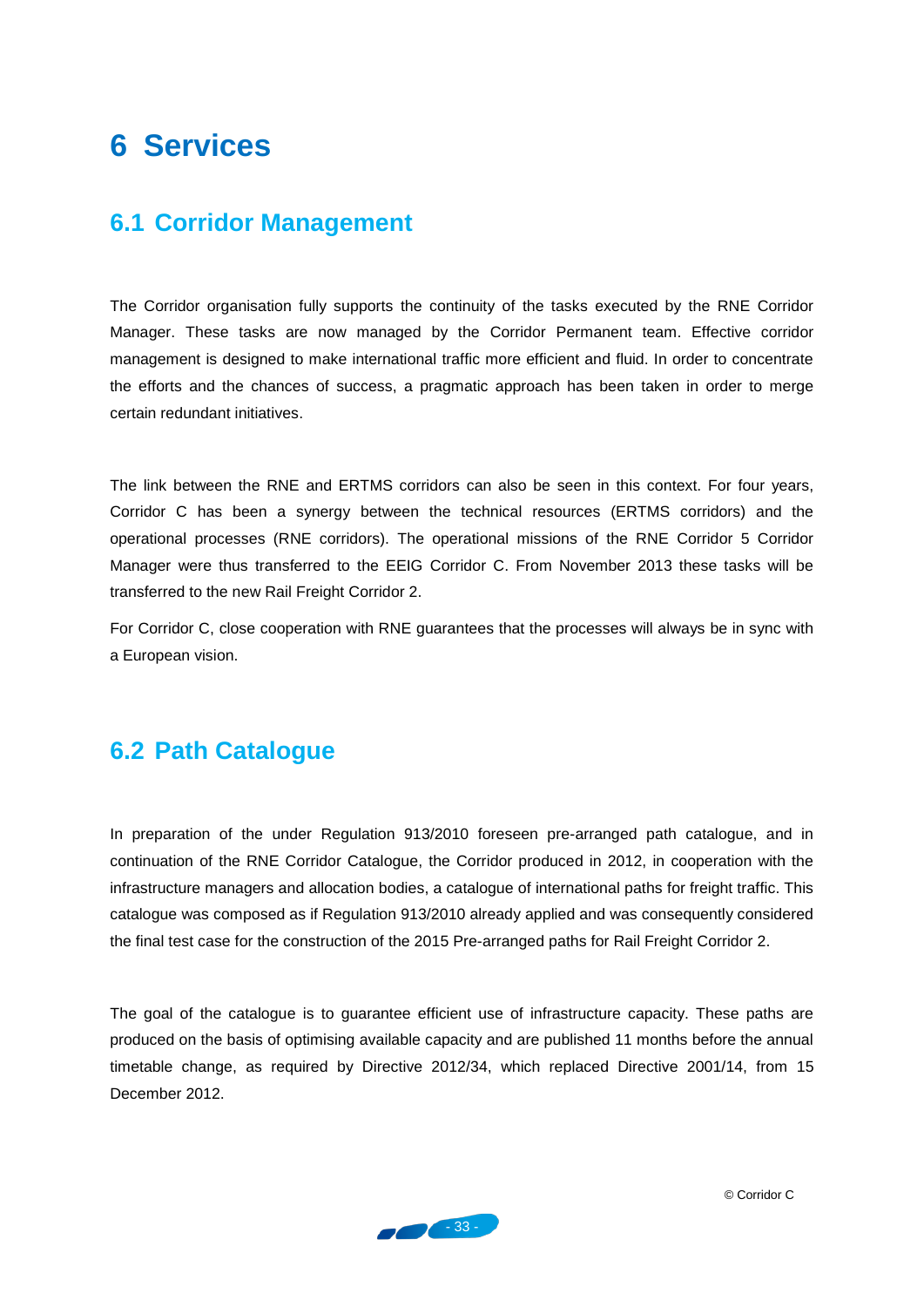The main aim of the path catalogue is to assist with the preparation of applications for freight paths. A second objective is to respect the principles of transparency and non-discrimination. The catalogue reflects the present and future needs of customers. To achieve this, a study of the existing situation was carried out by the corridor organisation to ensure that the offer matches customer needs. In the future, this analysis will be strengthened by the Transport Market Study that was ordered by the Corridor.

The path catalogue prepared in 2012 for the 2014 timetable is published on the Corridor website and in PCS (Path Coordination System). PCS allows customers to apply for the paths directly via this tool. The use of PCS adds to the goal of an international common reservation tool, which will be used by the vast majority of the future rail freight corridors.

The Corridor Catalogue for timetable 2014 consists of a number of train paths for each direction, on 10 different sections. Different junctions were defined where paths from different sections can be linked. These sections and junctions were chosen after consultation of customers and a study of past path requests.

The following table gives an overview of the number of paths in the catalogue on the different Corridor sections:

| origin/destination          | destination/origin  | <b>North-South/South-North</b> |  |
|-----------------------------|---------------------|--------------------------------|--|
| Antwerp                     | Aubange             | 19/11                          |  |
| Aubange                     | Bettembourg         | 10/6                           |  |
| Aubange (Mont Saint Martin) | Thionville          | 15/9                           |  |
| Bettembourg                 | Thionville          | 3/3                            |  |
| Thionville                  | <b>Bâle CFF RB</b>  | 18/18                          |  |
| Antwerp                     | Lille Délivrance    | 4/6                            |  |
| Antwerp                     | Rotterdam-Kijfhoek  | 18/18                          |  |
| Lille Délivrance            | Lyon                | 1/1                            |  |
| Lille Délivrance            | Strasbourg          | 1/1                            |  |
| Lille Délivrance            | <b>Basel CFF RB</b> | 1/2                            |  |

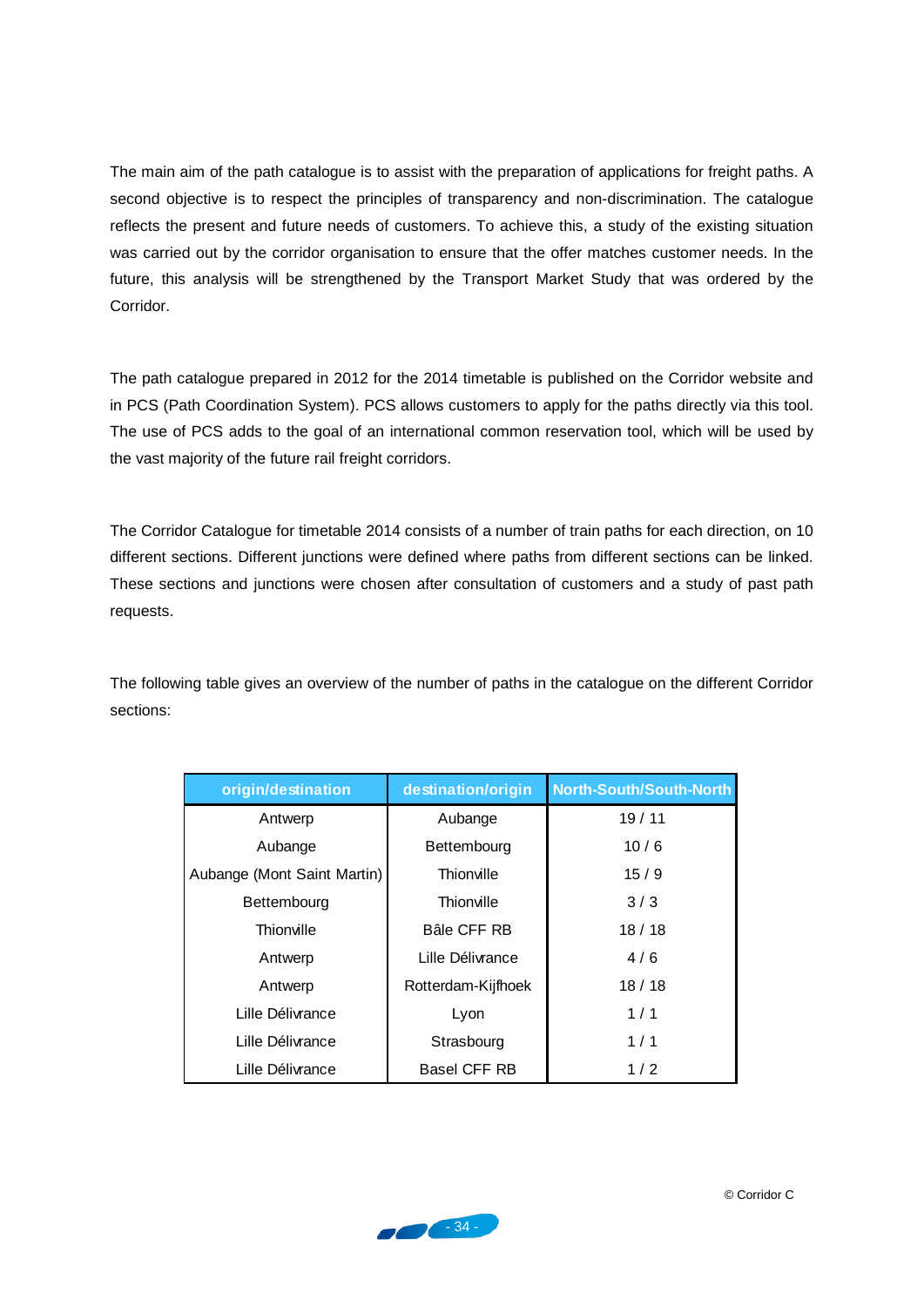| <b>Catalogue</b>    | 2012  | 2013  | 2014  |
|---------------------|-------|-------|-------|
| Antwerp-Bettembourg | 6:21  | 5:39  | 5:45  |
| Antwerp-Basel (MsM) | 13:35 | 13:08 | 14:33 |
| Antwerp-Lille       | 3:29  | 3:03  | 2:55  |
| Rotterdam-Antwerp   | 1:24  | 1:23  | 1:16  |

The evolution of forecasted running time on the main Corridor axes, are as follows:

the majority of sections, we see a positive evolution concerning the average theoretical running time. However, mainly due to works in Plaine d'Alsace, in the Metz and Strasbourg nodes and between these two cities, a considerable amount of time had to be added to the paths in the Alsace region. The end of these works should have a positive effect on the available capacity in the future.

#### <span id="page-34-0"></span>**6.3 One-stop shop : national OSS and Corridor - OSS**

The One-stop shop concept represents the wish of the infrastructure managers/allocation bodies to make rail traffic more accessible to customers. Its aim is to simplify exchanges with them, regarding both applications for international paths and general and operational issues relating to the Corridor.

Via the national OSS network, Corridor C offers:

- customer support and information on the full range of services and products offered by the Corridor infrastructure managers;
- supply of all the data needed to access the infrastructures of the various infrastructure managers within RNE;
- satisfactory processing of applications for international paths;
- a guarantee that applications for the next period are taken into account in the annual timetable process.

OSSs can also provide information on costs relating to the use of the infrastructure and to train movements.

Thanks to this OSS network, Corridor C fulfils the concept of "One Face to the Customer" and provides assistance with "Cross Border" operations, based on transparent, confidential and nondiscriminatory procedures. Each infrastructure manager has a national OSS structure.

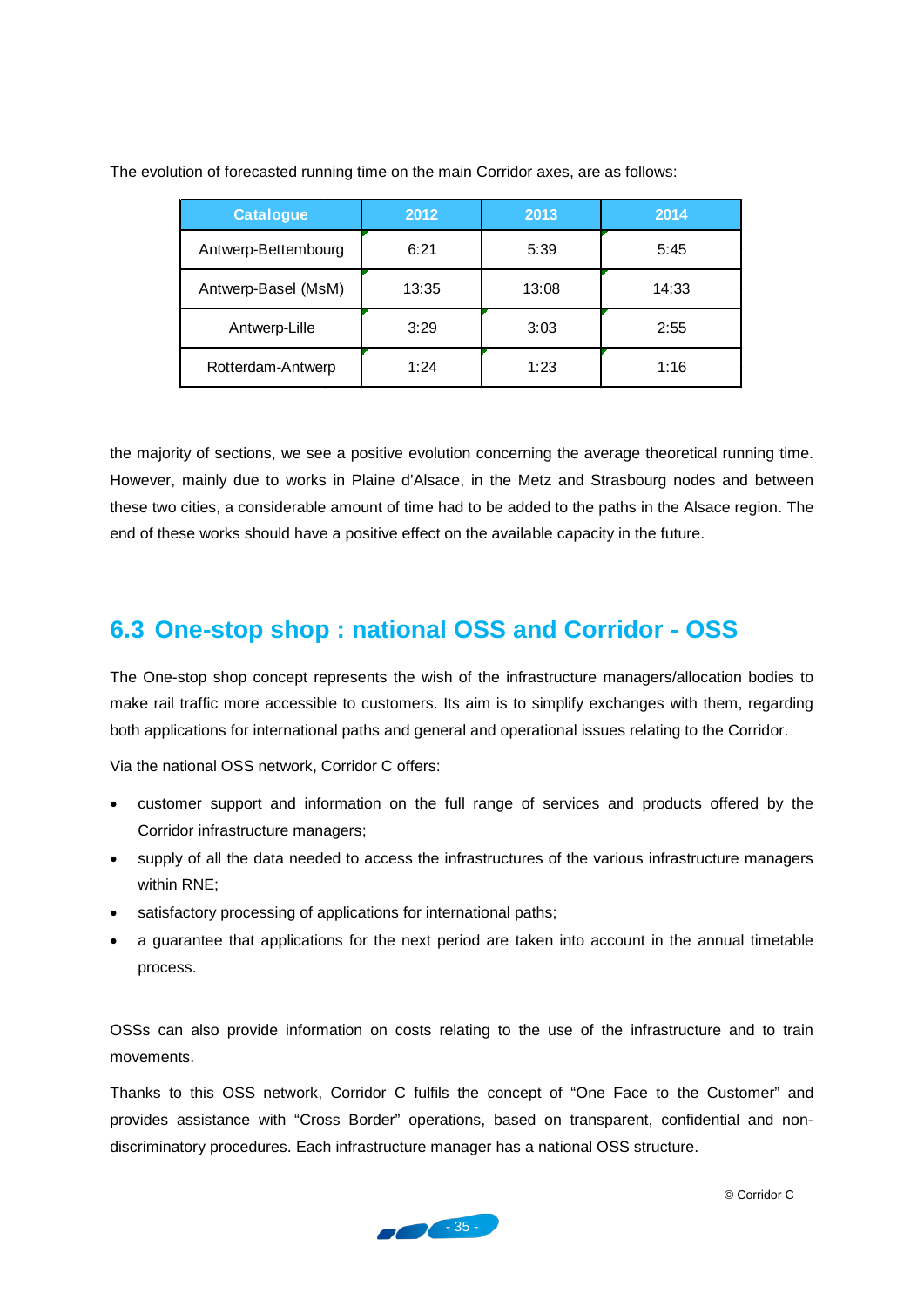Since Regulation 913/2010 came into force on 9 November 2010, Corridor C has been working on the implementation of the new "one-stop shop" as defined by the regulation. The Corridor one-stop shop (C-OSS) should not be confused with national OSSs which have been in place until today. This C-OSS will be a single body responsible for the whole Corridor and will not only provide information on available capacity, it will also be responsible for the allocation of pre-arranged paths and reserve capacity to the applicants. The new C-OSS will bring the OSS concept to a new level, surpassing the national level, and simplifying the access to international rail freight.

During the year, the Corridor has been working hard on the establishment of this C-OSS. Together with RNE and other future Rail Freight Corridors, a common guideline was drafted, and Corridor specific procedures were set in place. This is a process which is continuing in 2013, to be ready for the establishment of Rail Freight Corridor 2 on 10 November 2013.

#### <span id="page-35-0"></span>**6.4 PCS (Path Coordination System)**

PCS is a web application provided by RNE to the corridor organisations, infrastructure managers, allocation bodies and railway undertakings. This application manages requests and responses for international train paths. Even though in the past it has been primarily used for passenger traffic, this tool is now modified to fit the needs of freight traffic. Moreover, PCS will be the sole platform via which Pre-arranged Paths will be available in the future Rail Freight Corridors.

#### <span id="page-35-1"></span>**6.5 TIS (Train Information System)**

TIS permits "tracking and tracing" of international trains in real time, in particular those running on the Corridor. The TIS database allows a qualitative analysis of trains running on the Corridor, via the use of a reporting tool. In 2012 the old reporting tool "Oracle Discover" was replaced by the new "Oracle BI", which offers a wider range of flexibility and possibilities to the user. The tool produces traffic punctuality reports. However, some problems remain. Since 2011, Corridor C and the infrastructure managers worked closely together resolving these issues. These issues concern in particular the renumbering of trains in France and transfers of information between national systems and TIS.

RNE has also put in place a series of "standard" reports to monitor punctuality. RNE and Corridor C contribute to the improvement in the quality of data entered in TIS and reports produced as a result.

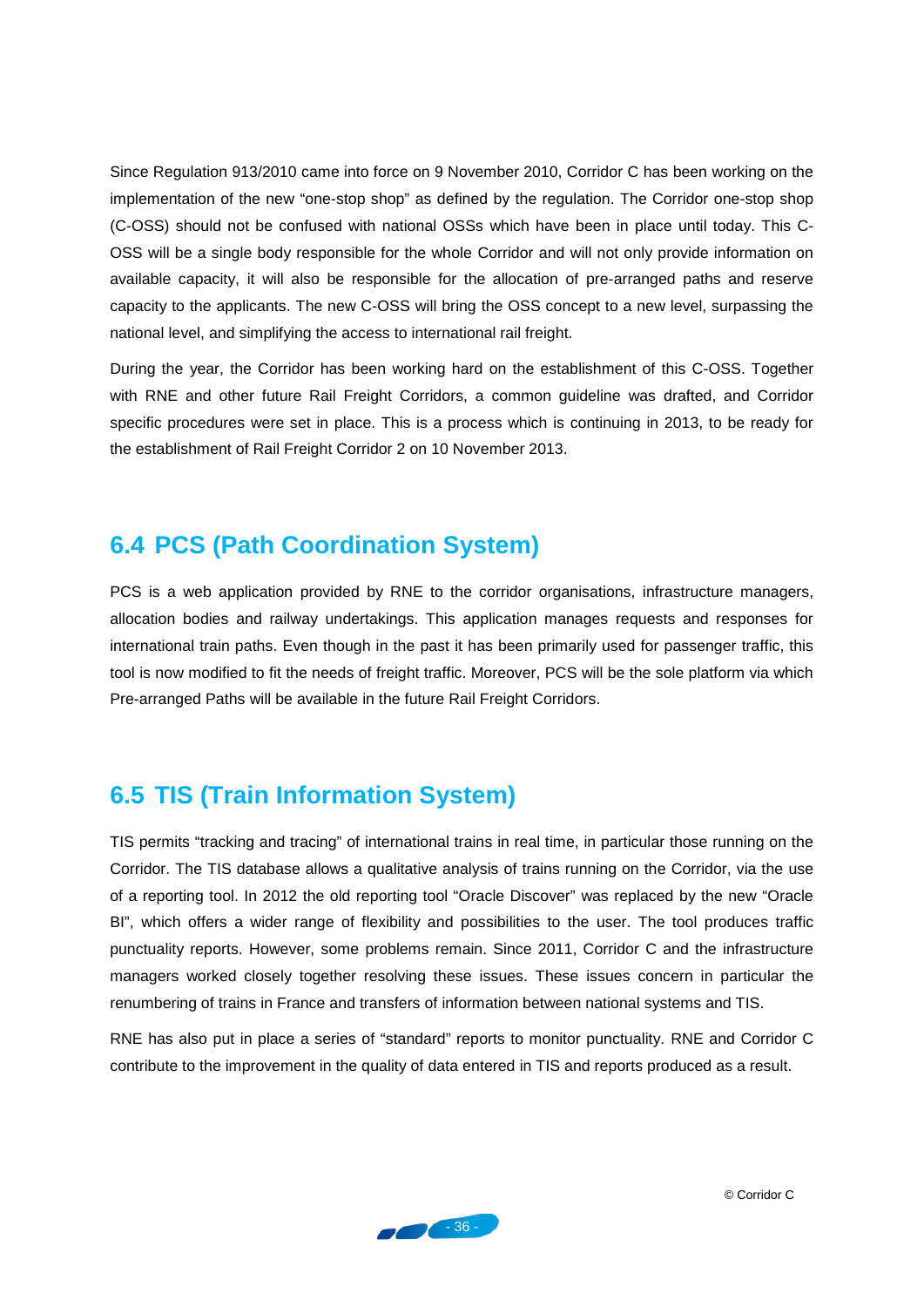## <span id="page-36-0"></span>**7 Investments**

The infrastructure projects identified throughout the Corridor require significant investments. After identifying these projects and the resources needed to carry them out, the infrastructure managers implement them.

Each corridor infrastructure manager includes the amounts to be allocated to the projects in its national budgets. It is imperative to maintain the consistency of these national budgets in order to enable the projects to be implemented on time.

The list of all of the investments planned, studied and/or contemplated between now and the next ten years has been collected for the establishment of the investment plan. It represents a total estimated investment of 6 billion euros (see section 2.2.2).

The number and extent of these investments require precise coordination between infrastructure managers, as regards both national multi-annual investment budgets and financial aid granted by the European Commission.

### <span id="page-36-1"></span>**8 Communication**

Whether through its website or its publications (brochures, Fact sheet), Corridor C concentrates on presenting its activities, ambitions and its cooperation with RNE and the European Commission.

It means that stakeholders can be kept informed on the current projects and the results obtained on Corridor C.

In 2012, the communication of the Corridor went mainly towards the terminal and railway undertaking Advisory groups, with whom cooperation is of major importance.

In 2012, Corridor C had the opportunity to present its activities and range of services at the conference organised by RNE in Frankfurt on 10 May 2012.

### <span id="page-36-2"></span>**9 Finance**

The financial resources available to the EEIG Corridor C come from contributions from its members and partners (RFF, Infrabel, CFL, ProRail, SBB, ACF and TS) and European subsidies received (see section 3.3.1).

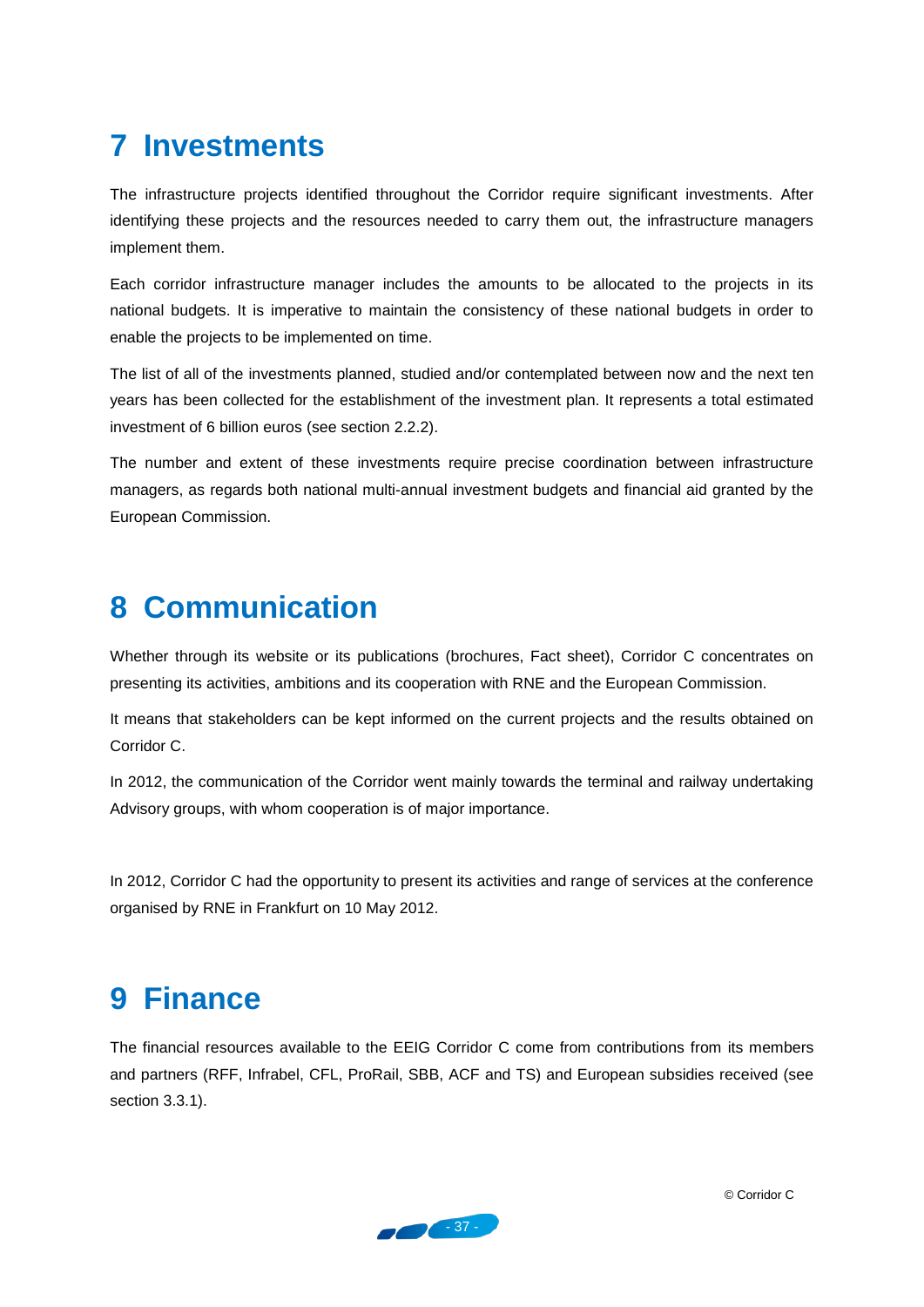